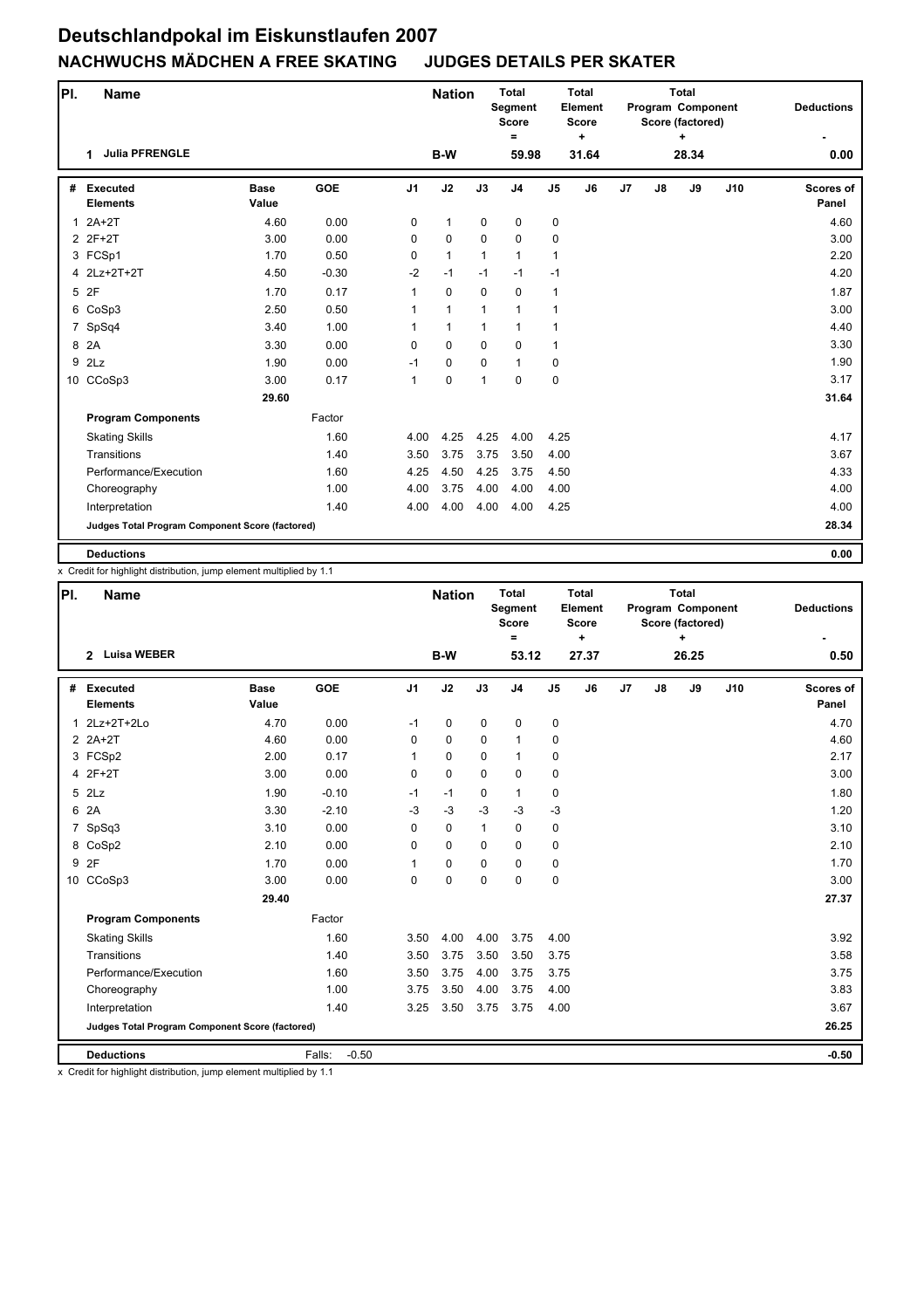| PI.          | <b>Name</b>                                     |                      |            |                | <b>Nation</b> |             | <b>Total</b><br>Segment<br><b>Score</b><br>$=$ |                | <b>Total</b><br>Element<br><b>Score</b><br>٠ |                |    | <b>Total</b><br>Program Component<br>Score (factored)<br>÷ |     | <b>Deductions</b>         |
|--------------|-------------------------------------------------|----------------------|------------|----------------|---------------|-------------|------------------------------------------------|----------------|----------------------------------------------|----------------|----|------------------------------------------------------------|-----|---------------------------|
|              | Anna-Katharina KREISFELD<br>3                   |                      |            |                | B-W           |             | 49.30                                          |                | 26.50                                        |                |    | 22.80                                                      |     | 0.00                      |
| #            | <b>Executed</b><br><b>Elements</b>              | <b>Base</b><br>Value | <b>GOE</b> | J <sub>1</sub> | J2            | J3          | J <sub>4</sub>                                 | J <sub>5</sub> | J6                                           | J <sub>7</sub> | J8 | J9                                                         | J10 | <b>Scores of</b><br>Panel |
| $\mathbf{1}$ | CoSp3                                           | 2.50                 | 0.33       | 1              | $\pmb{0}$     | $\mathbf 0$ | $\mathbf{1}$                                   | 1              |                                              |                |    |                                                            |     | 2.83                      |
|              | 2 2T+2T+2T                                      | 3.90                 | 0.00       | $\Omega$       | $\mathbf 0$   | $\mathbf 0$ | $\mathbf 0$                                    | $\mathbf 0$    |                                              |                |    |                                                            |     | 3.90                      |
|              | 3 2Lz+2T                                        | 3.20                 | 0.00       | 0              | $\mathbf 0$   | $\Omega$    | $\mathbf 0$                                    | $\mathbf 0$    |                                              |                |    |                                                            |     | 3.20                      |
|              | 4 2F                                            | 1.70                 | 0.00       | 0              | $\mathbf 0$   | $\mathbf 0$ | $\mathbf{1}$                                   | 0              |                                              |                |    |                                                            |     | 1.70                      |
|              | 5 CCoSp4                                        | 3.50                 | 0.00       | $\mathbf{1}$   | $\pmb{0}$     | $\mathbf 0$ | 0                                              | 0              |                                              |                |    |                                                            |     | 3.50                      |
|              | 6 SpSq4                                         | 3.40                 | 0.00       | 0              | $-1$          | $\mathbf 0$ | $\mathbf 0$                                    | 0              |                                              |                |    |                                                            |     | 3.40                      |
|              | 7 1A+2Lo                                        | 2.30                 | 0.00       | 0              | $\mathbf 0$   | $\mathbf 0$ | $\mathbf 0$                                    | 0              |                                              |                |    |                                                            |     | 2.30                      |
|              | 8 2Lz                                           | 1.90                 | 0.17       | 1              | 0             | $\Omega$    | $\mathbf{1}$                                   | 0              |                                              |                |    |                                                            |     | 2.07                      |
| 9            | 2F                                              | 1.70                 | 0.00       | 0              | $\mathbf 0$   | $\mathbf 0$ | $\mathbf 0$                                    | 0              |                                              |                |    |                                                            |     | 1.70                      |
|              | 10 FSSp2                                        | 2.00                 | $-0.10$    | $-1$           | -1            | $\Omega$    | $\mathbf 0$                                    | $\mathbf{1}$   |                                              |                |    |                                                            |     | 1.90                      |
|              |                                                 | 26.10                |            |                |               |             |                                                |                |                                              |                |    |                                                            |     | 26.50                     |
|              | <b>Program Components</b>                       |                      | Factor     |                |               |             |                                                |                |                                              |                |    |                                                            |     |                           |
|              | <b>Skating Skills</b>                           |                      | 1.60       | 3.50           | 3.25          | 3.50        | 3.25                                           | 3.50           |                                              |                |    |                                                            |     | 3.42                      |
|              | Transitions                                     |                      | 1.40       | 3.25           | 2.75          | 3.00        | 3.25                                           | 3.25           |                                              |                |    |                                                            |     | 3.17                      |
|              | Performance/Execution                           |                      | 1.60       | 3.25           | 3.25          | 3.25        | 3.00                                           | 3.50           |                                              |                |    |                                                            |     | 3.25                      |
|              | Choreography                                    |                      | 1.00       | 3.75           | 2.75          | 3.25        | 3.25                                           | 3.25           |                                              |                |    |                                                            |     | 3.25                      |
|              | Interpretation                                  |                      | 1.40       | 3.50           | 2.75          | 3.00        | 3.00                                           | 3.50           |                                              |                |    |                                                            |     | 3.17                      |
|              | Judges Total Program Component Score (factored) |                      |            |                |               |             |                                                |                |                                              |                |    |                                                            |     | 22.80                     |
|              | <b>Deductions</b>                               |                      |            |                |               |             |                                                |                |                                              |                |    |                                                            |     | 0.00                      |

x Credit for highlight distribution, jump element multiplied by 1.1

| PI.          | <b>Name</b>                                     |                      |            |                | <b>Nation</b> |              | <b>Total</b><br>Segment<br><b>Score</b><br>Ξ |                | <b>Total</b><br>Element<br>Score<br>٠ |                |    | <b>Total</b><br>Program Component<br>Score (factored) |     | <b>Deductions</b>         |
|--------------|-------------------------------------------------|----------------------|------------|----------------|---------------|--------------|----------------------------------------------|----------------|---------------------------------------|----------------|----|-------------------------------------------------------|-----|---------------------------|
|              | 4 Lucy SCHULZE                                  |                      |            |                | <b>SAS</b>    |              | 46.13                                        |                | 21.93                                 |                |    | 24.20                                                 |     | 0.00                      |
| #            | Executed<br><b>Elements</b>                     | <b>Base</b><br>Value | <b>GOE</b> | J <sub>1</sub> | J2            | J3           | J <sub>4</sub>                               | J <sub>5</sub> | J6                                    | J <sub>7</sub> | J8 | J9                                                    | J10 | <b>Scores of</b><br>Panel |
| $\mathbf{1}$ | 2A                                              | 3.30                 | $-0.47$    | $-1$           | $-1$          | $-1$         | $\mathbf 0$                                  | 0              |                                       |                |    |                                                       |     | 2.83                      |
|              | 2 2Lz+2T+2T                                     | 4.50                 | 0.00       | $\mathbf 0$    | $\mathbf 0$   | $\mathbf 0$  | $\mathbf 0$                                  | $\mathbf{1}$   |                                       |                |    |                                                       |     | 4.50                      |
|              | 3 2F                                            | 1.70                 | $-0.30$    | $-1$           | $-1$          | $-1$         | $-1$                                         | 0              |                                       |                |    |                                                       |     | 1.40                      |
|              | 4 CCoSp1                                        | 2.00                 | 0.00       | $\mathbf 0$    | $\mathbf 0$   | 0            | $\mathbf 0$                                  | $\mathbf{1}$   |                                       |                |    |                                                       |     | 2.00                      |
| 5            | <b>2S</b>                                       | 1.30                 | 0.00       | 0              | $\mathbf 0$   | 0            | $\mathbf{1}$                                 | 0              |                                       |                |    |                                                       |     | 1.30                      |
|              | 6 FCSp1                                         | 1.70                 | 0.33       | 0              | $\mathbf{1}$  | $\mathbf{1}$ | $\mathbf{1}$                                 | 0              |                                       |                |    |                                                       |     | 2.03                      |
|              | 7 2Lz+2T                                        | 3.20                 | 0.17       | 1              | $\mathbf 0$   | $\Omega$     | $\mathbf{1}$                                 | 0              |                                       |                |    |                                                       |     | 3.37                      |
| 8            | SISt1                                           | 1.80                 | 0.00       | 0              | $\mathbf{1}$  | $\Omega$     | 0                                            | 0              |                                       |                |    |                                                       |     | 1.80                      |
| 9            | 2Lo                                             | 1.50                 | 0.00       | $\mathbf 0$    | $\pmb{0}$     | $\Omega$     | $\mathbf 0$                                  | 0              |                                       |                |    |                                                       |     | 1.50                      |
|              | 10 LSp1                                         | 1.50                 | $-0.30$    | $-1$           | $-1$          | 0            | $-1$                                         | $-1$           |                                       |                |    |                                                       |     | 1.20                      |
|              |                                                 | 22.50                |            |                |               |              |                                              |                |                                       |                |    |                                                       |     | 21.93                     |
|              | <b>Program Components</b>                       |                      | Factor     |                |               |              |                                              |                |                                       |                |    |                                                       |     |                           |
|              | <b>Skating Skills</b>                           |                      | 1.60       | 3.50           | 3.75          | 3.50         | 3.50                                         | 3.75           |                                       |                |    |                                                       |     | 3.58                      |
|              | Transitions                                     |                      | 1.40       | 3.00           | 3.50          | 3.50         | 3.25                                         | 3.25           |                                       |                |    |                                                       |     | 3.33                      |
|              | Performance/Execution                           |                      | 1.60       | 3.50           | 3.75          | 3.50         | 3.25                                         | 3.50           |                                       |                |    |                                                       |     | 3.50                      |
|              | Choreography                                    |                      | 1.00       | 3.50           | 3.50          | 3.25         | 3.50                                         | 3.25           |                                       |                |    |                                                       |     | 3.42                      |
|              | Interpretation                                  |                      | 1.40       | 3.25           | 3.50          | 3.25         | 3.50                                         | 3.50           |                                       |                |    |                                                       |     | 3.42                      |
|              | Judges Total Program Component Score (factored) |                      |            |                |               |              |                                              |                |                                       |                |    |                                                       |     | 24.20                     |
|              | <b>Deductions</b>                               |                      |            |                |               |              |                                              |                |                                       |                |    |                                                       |     | 0.00                      |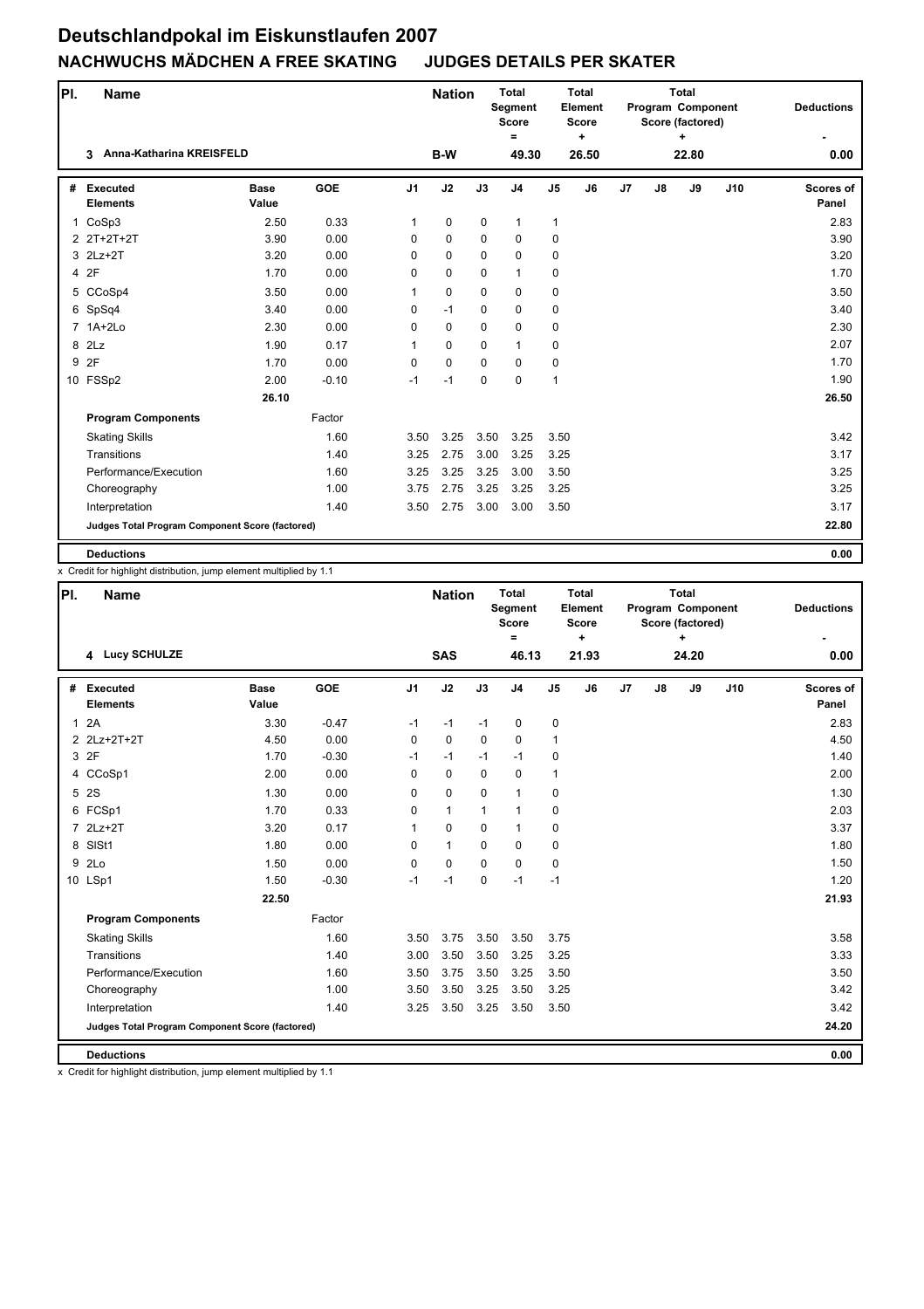| PI.            | <b>Name</b>                                     |                      |            |                | <b>Nation</b> |             | <b>Total</b><br>Segment<br><b>Score</b><br>$\equiv$ |                | <b>Total</b><br>Element<br><b>Score</b><br>$\ddot{}$ |                |    | <b>Total</b><br>Program Component<br>Score (factored) |     | <b>Deductions</b>  |
|----------------|-------------------------------------------------|----------------------|------------|----------------|---------------|-------------|-----------------------------------------------------|----------------|------------------------------------------------------|----------------|----|-------------------------------------------------------|-----|--------------------|
|                | <b>Katharina ZIENTEK</b><br>5                   |                      |            |                | <b>NRW</b>    |             | 45.73                                               |                | 23.47                                                |                |    | 22.26                                                 |     | 0.00               |
| #              | <b>Executed</b><br><b>Elements</b>              | <b>Base</b><br>Value | <b>GOE</b> | J <sub>1</sub> | J2            | J3          | J <sub>4</sub>                                      | J <sub>5</sub> | J6                                                   | J <sub>7</sub> | J8 | J9                                                    | J10 | Scores of<br>Panel |
| $\mathbf{1}$   | <b>2S</b>                                       | 1.30                 | 0.00       | 0              | $\mathbf 0$   | $\mathbf 0$ | $\mathbf 0$                                         | $\mathbf{1}$   |                                                      |                |    |                                                       |     | 1.30               |
|                | 2 2T+2T                                         | 2.60                 | 0.00       | 1              | $\mathbf 0$   | $\mathbf 0$ | $\mathbf 0$                                         | 0              |                                                      |                |    |                                                       |     | 2.60               |
|                | 3 2Lz+2T                                        | 3.20                 | 0.17       | 1              | 0             | $\mathbf 0$ | $\mathbf{1}$                                        | 0              |                                                      |                |    |                                                       |     | 3.37               |
|                | 4 SpSq4                                         | 3.40                 | 0.00       | 0              | $\mathbf 0$   | $\Omega$    | 0                                                   | 0              |                                                      |                |    |                                                       |     | 3.40               |
|                | 5 2Lz                                           | 1.90                 | $-0.10$    | $-1$           | $-1$          | $\mathbf 0$ | $\mathbf 0$                                         | 0              |                                                      |                |    |                                                       |     | 1.80               |
| 6              | CoSp3                                           | 2.50                 | 0.00       | 0              | $\pmb{0}$     | $\mathbf 0$ | 0                                                   | 0              |                                                      |                |    |                                                       |     | 2.50               |
| $\overline{7}$ | $2F+2T$                                         | 3.00                 | 0.00       | 1              | $\mathbf 0$   | $\mathbf 0$ | $\mathbf 0$                                         | 0              |                                                      |                |    |                                                       |     | 3.00               |
| 8              | 1A                                              | 0.80                 | 0.00       | $\Omega$       | $\mathbf 0$   | $\Omega$    | $\mathbf{1}$                                        | 0              |                                                      |                |    |                                                       |     | 0.80               |
| 9              | FSSp1                                           | 1.70                 | 0.00       | 0              | $-1$          | $\mathbf 0$ | 0                                                   | 0              |                                                      |                |    |                                                       |     | 1.70               |
|                | 10 CCoSp3                                       | 3.00                 | 0.00       | 1              | $\mathbf 0$   | $\mathbf 0$ | $\mathbf 0$                                         | $\mathbf 0$    |                                                      |                |    |                                                       |     | 3.00               |
|                |                                                 | 23.40                |            |                |               |             |                                                     |                |                                                      |                |    |                                                       |     | 23.47              |
|                | <b>Program Components</b>                       |                      | Factor     |                |               |             |                                                     |                |                                                      |                |    |                                                       |     |                    |
|                | <b>Skating Skills</b>                           |                      | 1.60       | 3.75           | 3.50          | 3.50        | 3.25                                                | 3.25           |                                                      |                |    |                                                       |     | 3.42               |
|                | Transitions                                     |                      | 1.40       | 3.25           | 3.00          | 3.50        | 2.75                                                | 2.75           |                                                      |                |    |                                                       |     | 3.00               |
|                | Performance/Execution                           |                      | 1.60       | 3.75           | 3.25          | 3.75        | 3.00                                                | 3.00           |                                                      |                |    |                                                       |     | 3.33               |
|                | Choreography                                    |                      | 1.00       | 3.50           | 2.75          | 3.50        | 3.00                                                | 3.00           |                                                      |                |    |                                                       |     | 3.17               |
|                | Interpretation                                  |                      | 1.40       | 3.50           | 2.50          | 3.25        | 2.75                                                | 2.75           |                                                      |                |    |                                                       |     | 2.92               |
|                | Judges Total Program Component Score (factored) |                      |            |                |               |             |                                                     |                |                                                      |                |    |                                                       |     | 22.26              |
|                | <b>Deductions</b>                               |                      |            |                |               |             |                                                     |                |                                                      |                |    |                                                       |     | 0.00               |

x Credit for highlight distribution, jump element multiplied by 1.1

| PI. | <b>Name</b>                                     |                      |                   |                | <b>Nation</b> |             | <b>Total</b><br>Segment<br><b>Score</b><br>$\equiv$ |                | <b>Total</b><br>Element<br>Score<br>٠ |    |    | <b>Total</b><br>Program Component<br>Score (factored)<br>$\ddot{}$ |     | <b>Deductions</b>  |
|-----|-------------------------------------------------|----------------------|-------------------|----------------|---------------|-------------|-----------------------------------------------------|----------------|---------------------------------------|----|----|--------------------------------------------------------------------|-----|--------------------|
|     | <b>Kristina SEMJONOW</b><br>6                   |                      |                   |                | <b>NRW</b>    |             | 45.03                                               |                | 23.00                                 |    |    | 22.53                                                              |     | 0.50               |
| #   | <b>Executed</b><br><b>Elements</b>              | <b>Base</b><br>Value | GOE               | J <sub>1</sub> | J2            | J3          | J <sub>4</sub>                                      | J <sub>5</sub> | J6                                    | J7 | J8 | J9                                                                 | J10 | Scores of<br>Panel |
| 1   | 3S<                                             | 1.30                 | $-1.00$           | $-3$           | $-3$          | $-3$        | $-3$                                                | $-3$           |                                       |    |    |                                                                    |     | 0.30               |
|     | 2 2A                                            | 3.30                 | $-1.40$           | $-2$           | $-2$          | $-2$        | $-2$                                                | $-2$           |                                       |    |    |                                                                    |     | 1.90               |
|     | 3 2Lz+2T+2Lo                                    | 4.70                 | 0.00              | $\Omega$       | $\Omega$      | $\Omega$    | $\Omega$                                            | 0              |                                       |    |    |                                                                    |     | 4.70               |
|     | 4 FSSp1                                         | 1.70                 | $-0.10$           | 0              | $-1$          | $-1$        | 0                                                   | 0              |                                       |    |    |                                                                    |     | 1.60               |
|     | 5 2F+2T                                         | 3.00                 | $-0.10$           | $-1$           | $-1$          | $\Omega$    | 0                                                   | 0              |                                       |    |    |                                                                    |     | 2.90               |
|     | 6 CoSp1                                         | 1.70                 | $-0.30$           | $-1$           | $-1$          | $-1$        | $-1$                                                | 0              |                                       |    |    |                                                                    |     | 1.40               |
|     | 7 SpSq2                                         | 2.30                 | 0.00              | 0              | 0             | $\mathbf 0$ | 0                                                   | 0              |                                       |    |    |                                                                    |     | 2.30               |
|     | 8 2F                                            | 1.70                 | 0.00              | $\Omega$       | $\Omega$      | $\Omega$    | $\mathbf 0$                                         | 0              |                                       |    |    |                                                                    |     | 1.70               |
|     | 9 2Lz+2T                                        | 3.20                 | 0.00              | $\Omega$       | $-1$          | $\Omega$    | $\mathbf{1}$                                        | 0              |                                       |    |    |                                                                    |     | 3.20               |
|     | 10 CCoSp3                                       | 3.00                 | 0.00              | $\Omega$       | $\mathbf 0$   | $\mathbf 0$ | $\mathbf 0$                                         | 0              |                                       |    |    |                                                                    |     | 3.00               |
|     |                                                 | 25.90                |                   |                |               |             |                                                     |                |                                       |    |    |                                                                    |     | 23.00              |
|     | <b>Program Components</b>                       |                      | Factor            |                |               |             |                                                     |                |                                       |    |    |                                                                    |     |                    |
|     | <b>Skating Skills</b>                           |                      | 1.60              | 3.50           | 3.25          | 3.50        | 3.25                                                | 3.25           |                                       |    |    |                                                                    |     | 3.33               |
|     | Transitions                                     |                      | 1.40              | 3.00           | 2.75          | 3.25        | 3.50                                                | 3.25           |                                       |    |    |                                                                    |     | 3.17               |
|     | Performance/Execution                           |                      | 1.60              | 3.50           | 3.00          | 3.50        | 3.25                                                | 3.00           |                                       |    |    |                                                                    |     | 3.25               |
|     | Choreography                                    |                      | 1.00              | 3.25           | 2.75          | 3.25        | 3.25                                                | 3.25           |                                       |    |    |                                                                    |     | 3.25               |
|     | Interpretation                                  |                      | 1.40              | 3.25           | 2.50          | 3.25        | 3.00                                                | 3.00           |                                       |    |    |                                                                    |     | 3.08               |
|     | Judges Total Program Component Score (factored) |                      |                   |                |               |             |                                                     |                |                                       |    |    |                                                                    |     | 22.53              |
|     | <b>Deductions</b>                               |                      | $-0.50$<br>Falls: |                |               |             |                                                     |                |                                       |    |    |                                                                    |     | $-0.50$            |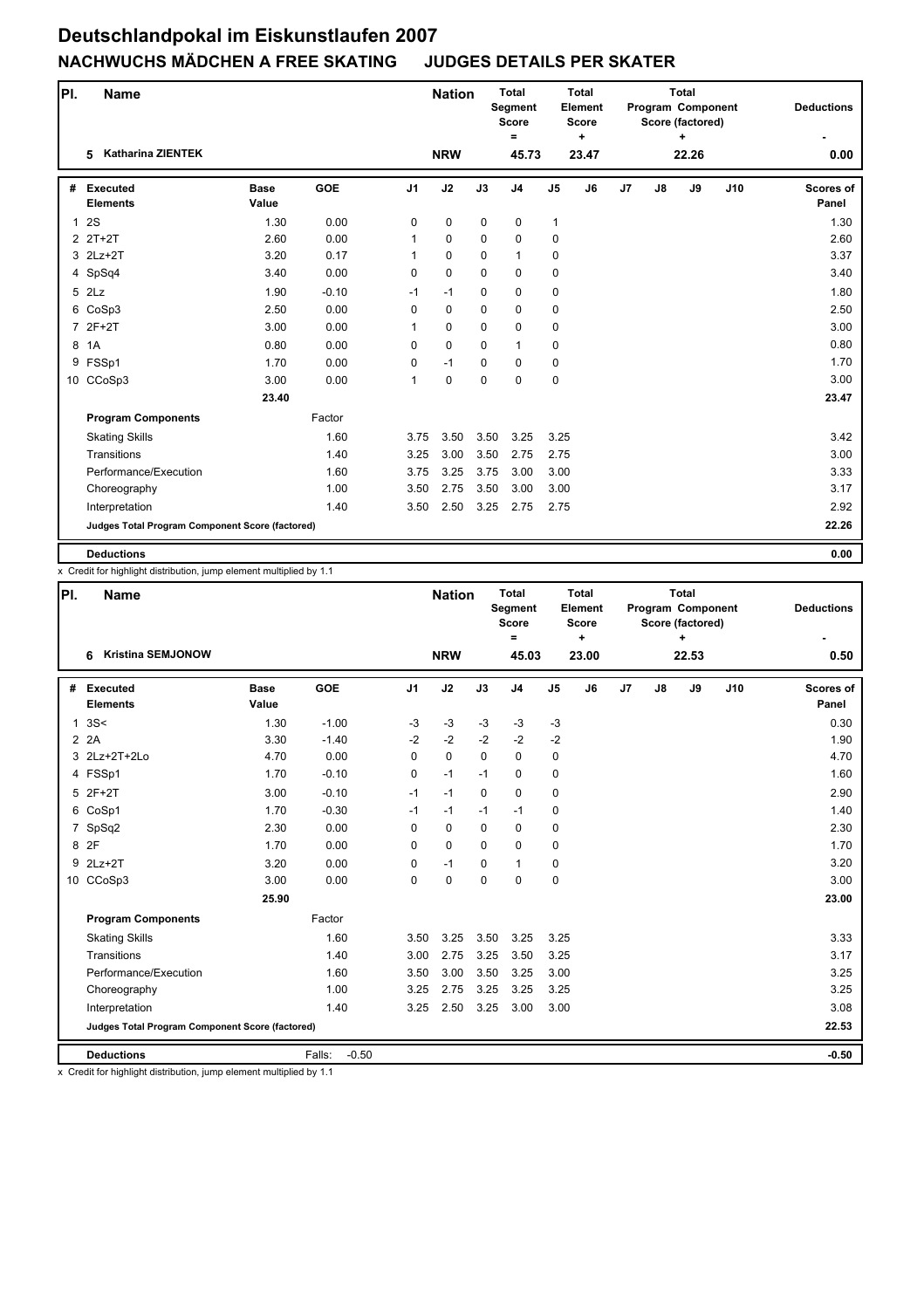| PI. | <b>Name</b>                                     |                      |            |                | <b>Nation</b> |             | <b>Total</b><br><b>Segment</b><br><b>Score</b><br>$\equiv$ |                | <b>Total</b><br>Element<br>Score<br>÷ |    |    | <b>Total</b><br>Program Component<br>Score (factored) |     | <b>Deductions</b>  |
|-----|-------------------------------------------------|----------------------|------------|----------------|---------------|-------------|------------------------------------------------------------|----------------|---------------------------------------|----|----|-------------------------------------------------------|-----|--------------------|
|     | Dina Sophia KÖNIG<br>$\overline{7}$             |                      |            |                | <b>NRW</b>    |             | 44.74                                                      |                | 19.10                                 |    |    | 25.64                                                 |     | 0.00               |
| #   | <b>Executed</b><br><b>Elements</b>              | <b>Base</b><br>Value | <b>GOE</b> | J <sub>1</sub> | J2            | J3          | J <sub>4</sub>                                             | J <sub>5</sub> | J6                                    | J7 | J8 | J9                                                    | J10 | Scores of<br>Panel |
|     | 1.1A                                            | 0.80                 | 0.00       | 0              | 0             | $\mathbf 0$ | $\mathbf{1}$                                               | 0              |                                       |    |    |                                                       |     | 0.80               |
|     | $2$ $2$ Lz                                      | 1.90                 | $-0.60$    | $-2$           | $-2$          | $-2$        | $-2$                                                       | $-2$           |                                       |    |    |                                                       |     | 1.30               |
|     | 3 2F+2T                                         | 3.00                 | $-0.20$    | $-1$           | 0             | $-1$        | $-1$                                                       | 0              |                                       |    |    |                                                       |     | 2.80               |
|     | 4 FCSp1                                         | 1.70                 | 0.00       | $-1$           | $\pmb{0}$     | $\mathbf 0$ | 0                                                          | 0              |                                       |    |    |                                                       |     | 1.70               |
|     | 5 CiSt1                                         | 1.80                 | 0.00       | 0              | 0             | 0           | 0                                                          | 0              |                                       |    |    |                                                       |     | 1.80               |
| 6   | 2Lo                                             | 1.50                 | 0.00       | $-1$           | 0             | 0           | 0                                                          | 0              |                                       |    |    |                                                       |     | 1.50               |
|     | 7 LSp1                                          | 1.50                 | 0.00       | $-1$           | 0             | $\Omega$    | 0                                                          | 0              |                                       |    |    |                                                       |     | 1.50               |
|     | 8 2F+2T                                         | 3.00                 | $-0.30$    | $-2$           | $-1$          | $-1$        | $-1$                                                       | 0              |                                       |    |    |                                                       |     | 2.70               |
|     | $9$ 2S+2T                                       | 2.60                 | $-0.10$    | $-1$           | $-1$          | $\mathbf 0$ | 0                                                          | 0              |                                       |    |    |                                                       |     | 2.50               |
|     | 10 CCoSp2                                       | 2.50                 | 0.00       | $\Omega$       | 0             | $\Omega$    | 0                                                          | 0              |                                       |    |    |                                                       |     | 2.50               |
|     |                                                 | 20.30                |            |                |               |             |                                                            |                |                                       |    |    |                                                       |     | 19.10              |
|     | <b>Program Components</b>                       |                      | Factor     |                |               |             |                                                            |                |                                       |    |    |                                                       |     |                    |
|     | <b>Skating Skills</b>                           |                      | 1.60       | 3.75           | 3.50          | 3.50        | 3.25                                                       | 3.50           |                                       |    |    |                                                       |     | 3.50               |
|     | Transitions                                     |                      | 1.40       | 4.00           | 4.00          | 3.25        | 3.50                                                       | 3.75           |                                       |    |    |                                                       |     | 3.75               |
|     | Performance/Execution                           |                      | 1.60       | 4.00           | 3.75          | 3.25        | 3.25                                                       | 4.00           |                                       |    |    |                                                       |     | 3.67               |
|     | Choreography                                    |                      | 1.00       | 3.75           | 3.75          | 3.50        | 3.50                                                       | 3.75           |                                       |    |    |                                                       |     | 3.67               |
|     | Interpretation                                  |                      | 1.40       | 4.25           | 4.00          | 3.25        | 3.25                                                       | 4.00           |                                       |    |    |                                                       |     | 3.75               |
|     | Judges Total Program Component Score (factored) |                      |            |                |               |             |                                                            |                |                                       |    |    |                                                       |     | 25.64              |
|     | <b>Deductions</b>                               |                      |            |                |               |             |                                                            |                |                                       |    |    |                                                       |     | 0.00               |

x Credit for highlight distribution, jump element multiplied by 1.1

| PI. | <b>Name</b>                                     |                      |                   |                | <b>Nation</b> |             | <b>Total</b><br>Segment<br><b>Score</b><br>= |                | Total<br>Element<br><b>Score</b><br>$\ddot{}$ |    |    | <b>Total</b><br>Program Component<br>Score (factored)<br>÷ |     | <b>Deductions</b>         |
|-----|-------------------------------------------------|----------------------|-------------------|----------------|---------------|-------------|----------------------------------------------|----------------|-----------------------------------------------|----|----|------------------------------------------------------------|-----|---------------------------|
|     | Lisa Kim Anh TRAN<br>8                          |                      |                   |                | <b>SAS</b>    |             | 43.65                                        |                | 24.27                                         |    |    | 19.88                                                      |     | 0.50                      |
| #   | <b>Executed</b><br><b>Elements</b>              | <b>Base</b><br>Value | <b>GOE</b>        | J <sub>1</sub> | J2            | J3          | J <sub>4</sub>                               | J <sub>5</sub> | J6                                            | J7 | J8 | J9                                                         | J10 | <b>Scores of</b><br>Panel |
| 1   | 2A                                              | 3.30                 | $-0.47$           | 0              | $-1$          | $-1$        | $-1$                                         | 0              |                                               |    |    |                                                            |     | 2.83                      |
|     | 2 2Lz+2T+2T                                     | 4.50                 | 0.17              | 1              | $\mathbf 0$   | $\mathbf 0$ | 0                                            | $\mathbf{1}$   |                                               |    |    |                                                            |     | 4.67                      |
|     | 3 3 S                                           | 4.50                 | $-3.00$           | $-3$           | $-3$          | $-3$        | $-3$                                         | $-3$           |                                               |    |    |                                                            |     | 1.50                      |
|     | 4 CCoSp2                                        | 2.50                 | $-0.10$           | 0              | $\mathbf 0$   | $\mathbf 0$ | $-1$                                         | $-1$           |                                               |    |    |                                                            |     | 2.40                      |
|     | 5 LSp1                                          | 1.50                 | $-0.10$           | $-1$           | $-1$          | $\Omega$    | 0                                            | $\mathbf 0$    |                                               |    |    |                                                            |     | 1.40                      |
|     | 6 2F+2T                                         | 3.00                 | 0.17              | $\Omega$       | $\mathbf 0$   | $\Omega$    | $\mathbf{1}$                                 | $\mathbf{1}$   |                                               |    |    |                                                            |     | 3.17                      |
|     | 7 CiSt1                                         | 1.80                 | 0.00              | 0              | $-1$          | $\Omega$    | $\mathbf 0$                                  | $\mathbf 0$    |                                               |    |    |                                                            |     | 1.80                      |
|     | 8 2Lo+2Lo                                       | 3.00                 | 0.00              | $\Omega$       | $\Omega$      | $\Omega$    | $\Omega$                                     | 0              |                                               |    |    |                                                            |     | 3.00                      |
|     | $9$ $2Lz$                                       | 1.90                 | $-0.10$           | $-1$           | $-1$          | $\Omega$    | 0                                            | $\mathbf 0$    |                                               |    |    |                                                            |     | 1.80                      |
|     | 10 FCSp1                                        | 1.70                 | 0.00              | $\Omega$       | $\mathbf 0$   | $-1$        | $\mathbf 0$                                  | $\mathbf 0$    |                                               |    |    |                                                            |     | 1.70                      |
|     |                                                 | 27.70                |                   |                |               |             |                                              |                |                                               |    |    |                                                            |     | 24.27                     |
|     | <b>Program Components</b>                       |                      | Factor            |                |               |             |                                              |                |                                               |    |    |                                                            |     |                           |
|     | <b>Skating Skills</b>                           |                      | 1.60              | 3.00           | 2.50          | 3.00        | 3.25                                         | 3.25           |                                               |    |    |                                                            |     | 3.08                      |
|     | Transitions                                     |                      | 1.40              | 2.75           | 2.25          | 3.00        | 2.75                                         | 2.75           |                                               |    |    |                                                            |     | 2.75                      |
|     | Performance/Execution                           |                      | 1.60              | 3.25           | 2.50          | 2.75        | 2.75                                         | 3.00           |                                               |    |    |                                                            |     | 2.83                      |
|     | Choreography                                    |                      | 1.00              | 3.00           | 2.50          | 2.75        | 2.75                                         | 3.00           |                                               |    |    |                                                            |     | 2.83                      |
|     | Interpretation                                  |                      | 1.40              | 2.75           | 2.25          | 2.50        | 2.75                                         | 2.75           |                                               |    |    |                                                            |     | 2.67                      |
|     | Judges Total Program Component Score (factored) |                      |                   |                |               |             |                                              |                |                                               |    |    |                                                            |     | 19.88                     |
|     | <b>Deductions</b>                               |                      | $-0.50$<br>Falls: |                |               |             |                                              |                |                                               |    |    |                                                            |     | $-0.50$                   |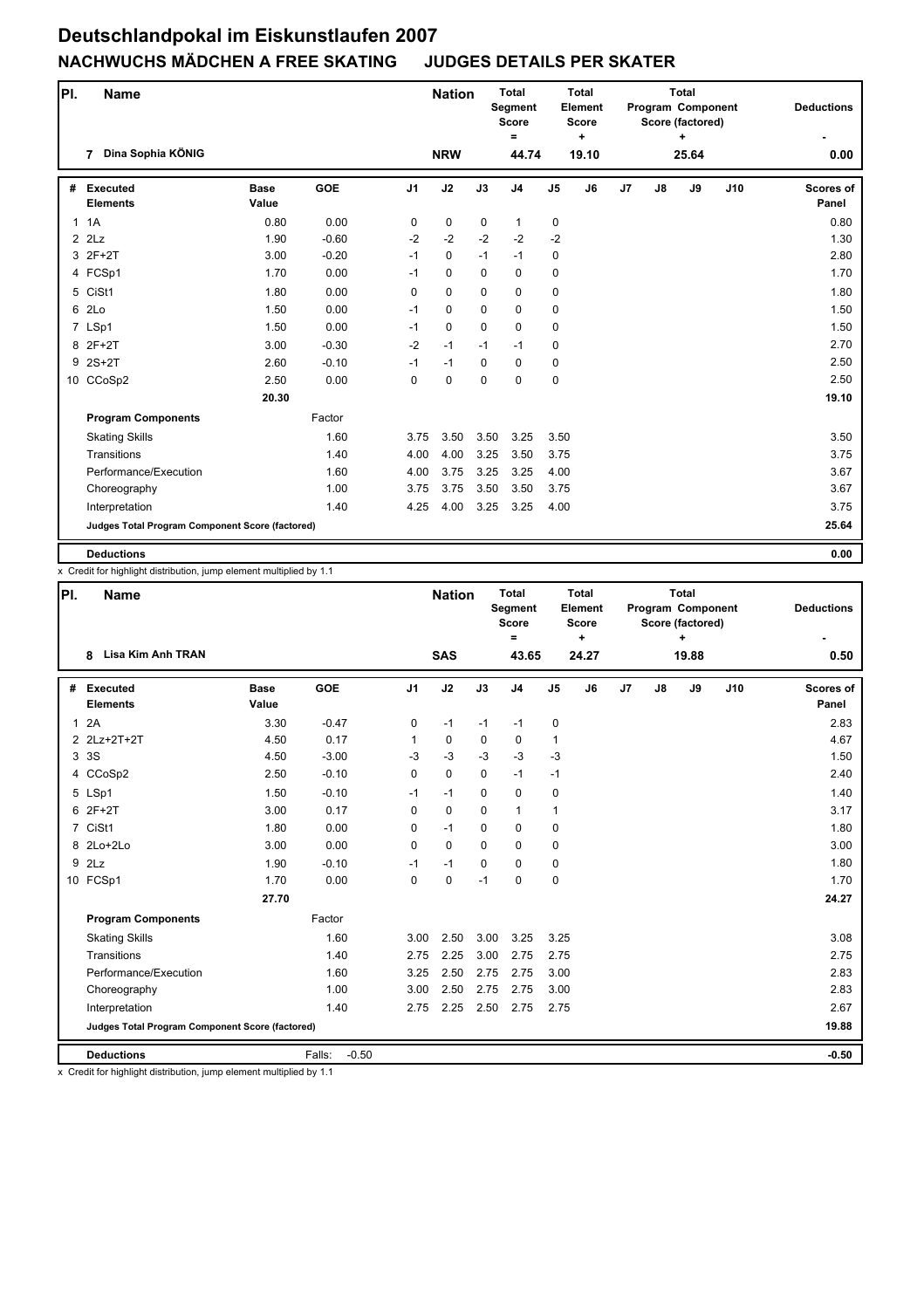| PI.          | <b>Name</b>                                     |                      |                   |                | <b>Nation</b> |             | <b>Total</b><br>Segment<br><b>Score</b><br>$\equiv$ |                | <b>Total</b><br>Element<br><b>Score</b><br>$\ddot{}$ |                |    | <b>Total</b><br>Program Component<br>Score (factored)<br>÷ |     | <b>Deductions</b>  |
|--------------|-------------------------------------------------|----------------------|-------------------|----------------|---------------|-------------|-----------------------------------------------------|----------------|------------------------------------------------------|----------------|----|------------------------------------------------------------|-----|--------------------|
|              | <b>Nicole SCHOTT</b><br>9                       |                      |                   |                | <b>NRW</b>    |             | 43.62                                               |                | 23.37                                                |                |    | 20.75                                                      |     | 0.50               |
| #            | <b>Executed</b><br><b>Elements</b>              | <b>Base</b><br>Value | <b>GOE</b>        | J <sub>1</sub> | J2            | J3          | J <sub>4</sub>                                      | J <sub>5</sub> | J6                                                   | J <sub>7</sub> | J8 | J9                                                         | J10 | Scores of<br>Panel |
| $\mathbf{1}$ | 2Lz                                             | 1.90                 | $-1.00$           | $-3$           | $-3$          | $-3$        | $-3$                                                | $-3$           |                                                      |                |    |                                                            |     | 0.90               |
|              | 2 2Lo+2T                                        | 2.80                 | 0.00              | 1              | $\mathbf 0$   | $\mathbf 0$ | $\mathbf 0$                                         | $\mathbf 0$    |                                                      |                |    |                                                            |     | 2.80               |
|              | 3 LSp1                                          | 1.50                 | 0.00              | 0              | $-1$          | $\Omega$    | 0                                                   | 0              |                                                      |                |    |                                                            |     | 1.50               |
|              | 4 2F+2T+2T                                      | 4.30                 | $-0.40$           | $-2$           | $-2$          | $-1$        | $-1$                                                | $-1$           |                                                      |                |    |                                                            |     | 3.90               |
|              | 5 1A                                            | 0.80                 | 0.00              | 0              | $\mathbf 0$   | $\mathbf 0$ | 0                                                   | 0              |                                                      |                |    |                                                            |     | 0.80               |
| 6            | FCSp1                                           | 1.70                 | 0.00              | 0              | $\mathbf 0$   | $\mathbf 0$ | $\mathbf{1}$                                        | $\mathbf 0$    |                                                      |                |    |                                                            |     | 1.70               |
| 7            | SpSq4                                           | 3.40                 | 0.00              | 0              | $\Omega$      | $\Omega$    | 0                                                   | 0              |                                                      |                |    |                                                            |     | 3.40               |
|              | 8 2Lz+2T                                        | 3.20                 | $-0.20$           | $-1$           | $-1$          | $-1$        | 0                                                   | 0              |                                                      |                |    |                                                            |     | 3.00               |
| 9            | 2F                                              | 1.70                 | 0.17              | $\mathbf{1}$   | $\mathbf 0$   | $\mathbf 0$ | $\mathbf{1}$                                        | 0              |                                                      |                |    |                                                            |     | 1.87               |
|              | 10 CCoSp4                                       | 3.50                 | 0.00              | 0              | $\mathbf 0$   | $\Omega$    | $\mathbf 0$                                         | 0              |                                                      |                |    |                                                            |     | 3.50               |
|              |                                                 | 24.80                |                   |                |               |             |                                                     |                |                                                      |                |    |                                                            |     | 23.37              |
|              | <b>Program Components</b>                       |                      | Factor            |                |               |             |                                                     |                |                                                      |                |    |                                                            |     |                    |
|              | <b>Skating Skills</b>                           |                      | 1.60              | 3.25           | 2.75          | 3.25        | 3.00                                                | 3.50           |                                                      |                |    |                                                            |     | 3.17               |
|              | Transitions                                     |                      | 1.40              | 3.00           | 2.50          | 2.75        | 2.75                                                | 3.00           |                                                      |                |    |                                                            |     | 2.83               |
|              | Performance/Execution                           |                      | 1.60              | 3.25           | 2.75          | 3.00        | 3.00                                                | 3.25           |                                                      |                |    |                                                            |     | 3.08               |
|              | Choreography                                    |                      | 1.00              | 3.50           | 2.50          | 3.00        | 2.75                                                | 2.75           |                                                      |                |    |                                                            |     | 2.83               |
|              | Interpretation                                  |                      | 1.40              | 3.25           | 2.50          | 2.75        | 3.00                                                | 2.75           |                                                      |                |    |                                                            |     | 2.83               |
|              | Judges Total Program Component Score (factored) |                      |                   |                |               |             |                                                     |                |                                                      |                |    |                                                            |     | 20.75              |
|              | <b>Deductions</b>                               |                      | $-0.50$<br>Falls: |                |               |             |                                                     |                |                                                      |                |    |                                                            |     | $-0.50$            |

x Credit for highlight distribution, jump element multiplied by 1.1

| PI.            | <b>Name</b>                                     |                      |         |                | <b>Nation</b> |             | <b>Total</b><br><b>Segment</b><br><b>Score</b><br>$=$ |                | <b>Total</b><br>Element<br><b>Score</b><br>$\ddot{}$ |    |    | <b>Total</b><br>Program Component<br>Score (factored) |     | <b>Deductions</b>         |
|----------------|-------------------------------------------------|----------------------|---------|----------------|---------------|-------------|-------------------------------------------------------|----------------|------------------------------------------------------|----|----|-------------------------------------------------------|-----|---------------------------|
|                | <b>Sandra LEINER</b><br>10                      |                      |         |                | <b>BAY</b>    |             | 42.15                                                 |                | 22.54                                                |    |    | 19.61                                                 |     | 0.00                      |
| #              | <b>Executed</b><br><b>Elements</b>              | <b>Base</b><br>Value | GOE     | J <sub>1</sub> | J2            | J3          | J <sub>4</sub>                                        | J <sub>5</sub> | J6                                                   | J7 | J8 | J9                                                    | J10 | <b>Scores of</b><br>Panel |
|                | 1 FCSp1                                         | 1.70                 | 0.17    | 0              | $\mathbf{1}$  | $\mathbf 0$ | $\mathbf{1}$                                          | 0              |                                                      |    |    |                                                       |     | 1.87                      |
|                | 2 2Lz+2Lo+2Lo<                                  | 3.90                 | $-0.30$ | $-1$           | $-1$          | $-1$        | $-1$                                                  | $-1$           |                                                      |    |    |                                                       |     | 3.60                      |
|                | 3 2F                                            | 1.70                 | 0.00    | $\Omega$       | $\Omega$      | $\Omega$    | $\mathbf{1}$                                          | 0              |                                                      |    |    |                                                       |     | 1.70                      |
|                | 4 1A+2T                                         | 2.10                 | 0.00    | $-1$           | 0             | $\mathbf 0$ | 0                                                     | 0              |                                                      |    |    |                                                       |     | 2.10                      |
|                | 5 LSp1                                          | 1.50                 | 0.17    | 1              | 0             | $\mathbf 0$ | $\mathbf{1}$                                          | 0              |                                                      |    |    |                                                       |     | 1.67                      |
|                | $6$ $2Lz$                                       | 1.90                 | 0.00    | 0              | 0             | 0           | $\mathbf 0$                                           | 0              |                                                      |    |    |                                                       |     | 1.90                      |
| $\overline{7}$ | 2Lo                                             | 1.50                 | 0.17    | 1              | 0             | $\Omega$    | $\mathbf{1}$                                          | 0              |                                                      |    |    |                                                       |     | 1.67                      |
|                | 8 CiSt1                                         | 1.80                 | 0.00    | $\Omega$       | $-1$          | $\Omega$    | $\Omega$                                              | 0              |                                                      |    |    |                                                       |     | 1.80                      |
| 9              | $2F+2T$                                         | 3.00                 | 0.33    | 1              | $\mathbf{1}$  | 0           | $\mathbf{1}$                                          | 0              |                                                      |    |    |                                                       |     | 3.33                      |
|                | 10 CCoSp3                                       | 3.00                 | $-0.10$ | $-2$           | $-1$          | 0           | $\mathbf 0$                                           | 0              |                                                      |    |    |                                                       |     | 2.90                      |
|                |                                                 | 22.10                |         |                |               |             |                                                       |                |                                                      |    |    |                                                       |     | 22.54                     |
|                | <b>Program Components</b>                       |                      | Factor  |                |               |             |                                                       |                |                                                      |    |    |                                                       |     |                           |
|                | <b>Skating Skills</b>                           |                      | 1.60    | 2.75           | 3.25          | 3.00        | 3.00                                                  | 3.25           |                                                      |    |    |                                                       |     | 3.08                      |
|                | Transitions                                     |                      | 1.40    | 2.25           | 2.75          | 3.00        | 2.75                                                  | 3.00           |                                                      |    |    |                                                       |     | 2.83                      |
|                | Performance/Execution                           |                      | 1.60    | 2.50           | 3.00          | 3.00        | 2.75                                                  | 2.75           |                                                      |    |    |                                                       |     | 2.83                      |
|                | Choreography                                    |                      | 1.00    | 2.50           | 2.50          | 2.75        | 2.50                                                  | 2.75           |                                                      |    |    |                                                       |     | 2.58                      |
|                | Interpretation                                  |                      | 1.40    | 2.25           | 2.50          | 2.75        | 2.50                                                  | 2.75           |                                                      |    |    |                                                       |     | 2.58                      |
|                | Judges Total Program Component Score (factored) |                      |         |                |               |             |                                                       |                |                                                      |    |    |                                                       |     | 19.61                     |
|                | <b>Deductions</b>                               |                      |         |                |               |             |                                                       |                |                                                      |    |    |                                                       |     | 0.00                      |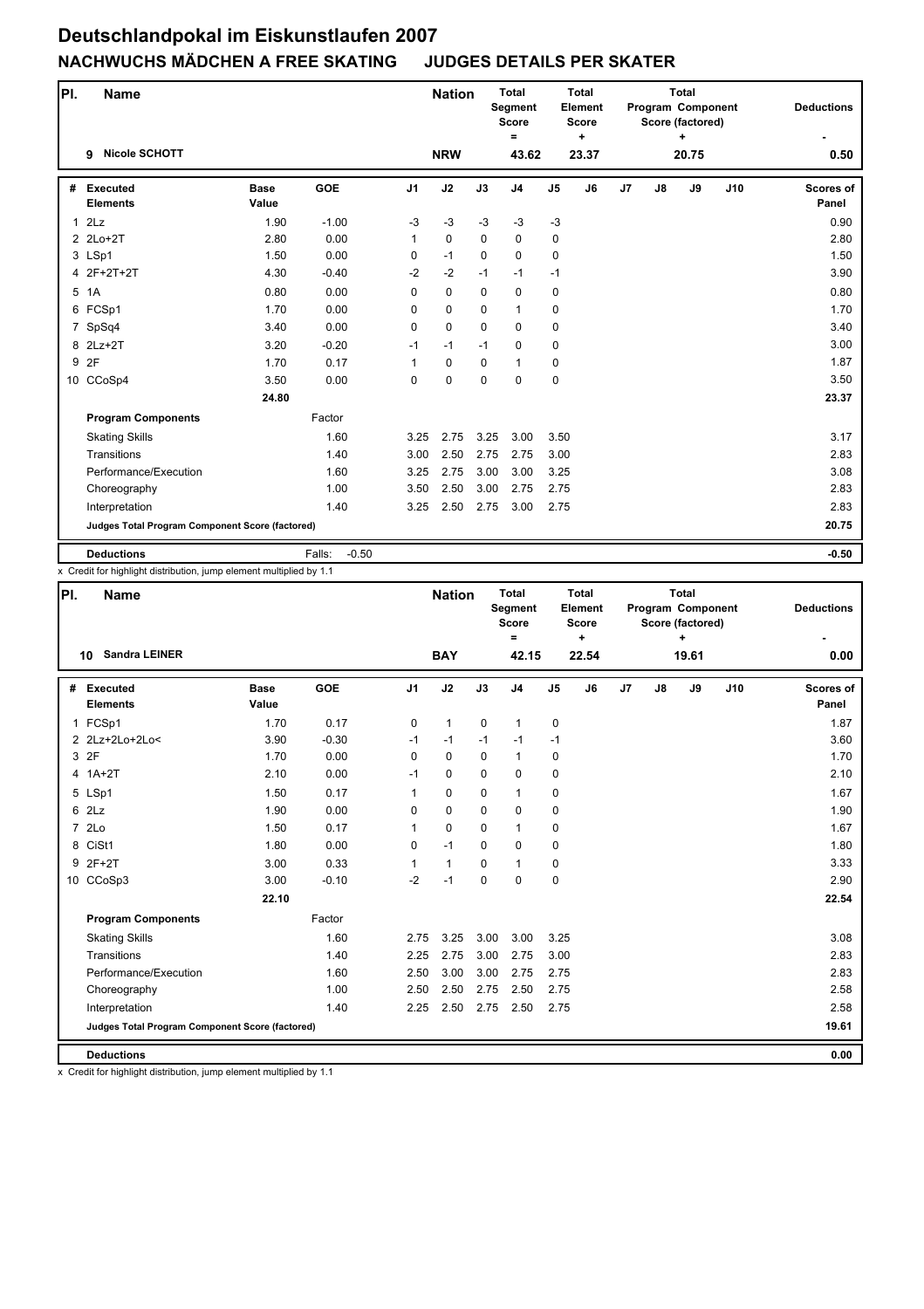| PI.            | <b>Name</b>                                     |                      |            |                | <b>Nation</b> |             | <b>Total</b><br>Segment<br><b>Score</b><br>$\equiv$ |                | <b>Total</b><br>Element<br><b>Score</b><br>$\ddot{}$ |                |    | <b>Total</b><br>Program Component<br>Score (factored)<br>÷ |     | <b>Deductions</b>  |
|----------------|-------------------------------------------------|----------------------|------------|----------------|---------------|-------------|-----------------------------------------------------|----------------|------------------------------------------------------|----------------|----|------------------------------------------------------------|-----|--------------------|
|                | <b>Minami DOBASHI</b><br>11                     |                      |            |                | <b>NRW</b>    |             | 41.63                                               |                | 21.84                                                |                |    | 19.79                                                      |     | 0.00               |
| #              | Executed<br><b>Elements</b>                     | <b>Base</b><br>Value | <b>GOE</b> | J <sub>1</sub> | J2            | J3          | J <sub>4</sub>                                      | J <sub>5</sub> | J6                                                   | J <sub>7</sub> | J8 | J9                                                         | J10 | Scores of<br>Panel |
| $\mathbf{1}$   | 2A                                              | 3.30                 | 0.00       | $-1$           | 0             | $\mathbf 0$ | $\mathbf{1}$                                        | 0              |                                                      |                |    |                                                            |     | 3.30               |
|                | $2$ $2$ Lz+ $2$ Lo                              | 3.40                 | 0.17       | 1              | $\mathbf 0$   | $\mathbf 0$ | $\mathbf{1}$                                        | 0              |                                                      |                |    |                                                            |     | 3.57               |
|                | 3 2S                                            | 1.30                 | 0.00       | 0              | $\mathbf 0$   | $-1$        | 0                                                   | 0              |                                                      |                |    |                                                            |     | 1.30               |
|                | 4 LSp2                                          | 1.80                 | 0.07       | $\mathbf{1}$   | $-1$          | $\mathbf 0$ | $\mathbf{1}$                                        | $-1$           |                                                      |                |    |                                                            |     | 1.87               |
|                | 5 SpSq3                                         | 3.10                 | 0.00       | 1              | 0             | $\mathbf 0$ | 0                                                   | 0              |                                                      |                |    |                                                            |     | 3.10               |
|                | 6 FSSp1                                         | 1.70                 | $-0.10$    | 0              | $\pmb{0}$     | $-1$        | 0                                                   | $-1$           |                                                      |                |    |                                                            |     | 1.60               |
| $\overline{7}$ | $2Lo+2Lo<$                                      | 2.00                 | $-0.30$    | $-1$           | $-2$          | $-1$        | $-1$                                                | $-1$           |                                                      |                |    |                                                            |     | 1.70               |
| 8              | 2F                                              | 1.70                 | 0.00       | 0              | $\mathbf 0$   | $\mathbf 0$ | $\mathbf 0$                                         | 0              |                                                      |                |    |                                                            |     | 1.70               |
| 9              | 2T                                              | 1.30                 | 0.00       | 0              | $\pmb{0}$     | $\mathbf 0$ | 0                                                   | 0              |                                                      |                |    |                                                            |     | 1.30               |
|                | 10 CCoSp2                                       | 2.50                 | $-0.10$    | 0              | $-1$          | $-1$        | $\mathbf 0$                                         | $\mathbf 0$    |                                                      |                |    |                                                            |     | 2.40               |
|                |                                                 | 22.10                |            |                |               |             |                                                     |                |                                                      |                |    |                                                            |     | 21.84              |
|                | <b>Program Components</b>                       |                      | Factor     |                |               |             |                                                     |                |                                                      |                |    |                                                            |     |                    |
|                | <b>Skating Skills</b>                           |                      | 1.60       | 3.25           | 3.25          | 2.75        | 2.75                                                | 3.00           |                                                      |                |    |                                                            |     | 3.00               |
|                | Transitions                                     |                      | 1.40       | 3.00           | 3.00          | 2.75        | 2.50                                                | 2.75           |                                                      |                |    |                                                            |     | 2.83               |
|                | Performance/Execution                           |                      | 1.60       | 3.25           | 3.25          | 2.75        | 2.75                                                | 2.75           |                                                      |                |    |                                                            |     | 2.92               |
|                | Choreography                                    |                      | 1.00       | 3.25           | 2.75          | 2.75        | 2.50                                                | 2.75           |                                                      |                |    |                                                            |     | 2.75               |
|                | Interpretation                                  |                      | 1.40       | 3.00           | 2.50          | 2.75        | 2.50                                                | 2.50           |                                                      |                |    |                                                            |     | 2.58               |
|                | Judges Total Program Component Score (factored) |                      |            |                |               |             |                                                     |                |                                                      |                |    |                                                            |     | 19.79              |
|                | <b>Deductions</b>                               |                      |            |                |               |             |                                                     |                |                                                      |                |    |                                                            |     | 0.00               |

x Credit for highlight distribution, jump element multiplied by 1.1

| PI. | <b>Name</b>                                     |                      |         |                | <b>Nation</b> |             | <b>Total</b><br><b>Segment</b><br><b>Score</b><br>$=$ |                | <b>Total</b><br>Element<br><b>Score</b><br>$\ddot{}$ |                |    | <b>Total</b><br>Program Component<br>Score (factored)<br>٠ |     | <b>Deductions</b>         |
|-----|-------------------------------------------------|----------------------|---------|----------------|---------------|-------------|-------------------------------------------------------|----------------|------------------------------------------------------|----------------|----|------------------------------------------------------------|-----|---------------------------|
|     | Anne ZETZSCHE<br>$12 \,$                        |                      |         |                | <b>SAS</b>    |             | 41.48                                                 |                | 22.47                                                |                |    | 19.01                                                      |     | 0.00                      |
| #   | Executed<br><b>Elements</b>                     | <b>Base</b><br>Value | GOE     | J <sub>1</sub> | J2            | J3          | J <sub>4</sub>                                        | J <sub>5</sub> | J6                                                   | J <sub>7</sub> | J8 | J9                                                         | J10 | <b>Scores of</b><br>Panel |
|     | 1.1A                                            | 0.80                 | 0.17    | $\mathbf 0$    | $\mathbf{1}$  | $\mathbf 0$ | $\mathbf{1}$                                          | 0              |                                                      |                |    |                                                            |     | 0.97                      |
|     | 2 2Lz+2T+2T                                     | 4.50                 | $-0.30$ | $-2$           | $-1$          | $-1$        | $-1$                                                  | 0              |                                                      |                |    |                                                            |     | 4.20                      |
|     | 3 FCSp1                                         | 1.70                 | $-0.10$ | 0              | $-1$          | $-1$        | $\mathbf 0$                                           | 0              |                                                      |                |    |                                                            |     | 1.60                      |
|     | 4 2F+2Lo                                        | 3.20                 | 0.00    | $\mathbf 0$    | $\mathbf 0$   | 0           | $\mathbf 0$                                           | 0              |                                                      |                |    |                                                            |     | 3.20                      |
|     | 5 2Lo                                           | 1.50                 | $-0.10$ | $-1$           | $-1$          | 0           | $\mathbf 0$                                           | 0              |                                                      |                |    |                                                            |     | 1.40                      |
|     | 6 LSp1                                          | 1.50                 | 0.00    | $-1$           | $\mathbf 0$   | $\Omega$    | $\mathbf 0$                                           | 0              |                                                      |                |    |                                                            |     | 1.50                      |
|     | 7 SpSq4                                         | 3.40                 | 0.00    | $\mathbf 0$    | $\mathbf 0$   | $\Omega$    | $\mathbf{1}$                                          | 0              |                                                      |                |    |                                                            |     | 3.40                      |
|     | 8 2Lz+2T                                        | 3.20                 | $-0.10$ | $\mathbf 0$    | $-1$          | 0           | $-1$                                                  | 0              |                                                      |                |    |                                                            |     | 3.10                      |
| 9   | 2F                                              | 1.70                 | $-0.30$ | $-1$           | $-1$          | $-2$        | $-1$                                                  | 0              |                                                      |                |    |                                                            |     | 1.40                      |
|     | 10 CCoSp1                                       | 2.00                 | $-0.30$ | $-1$           | $-1$          | $-1$        | $-1$                                                  | $\mathbf 0$    |                                                      |                |    |                                                            |     | 1.70                      |
|     |                                                 | 23.50                |         |                |               |             |                                                       |                |                                                      |                |    |                                                            |     | 22.47                     |
|     | <b>Program Components</b>                       |                      | Factor  |                |               |             |                                                       |                |                                                      |                |    |                                                            |     |                           |
|     | <b>Skating Skills</b>                           |                      | 1.60    | 3.25           | 2.50          | 2.50        | 3.00                                                  | 3.25           |                                                      |                |    |                                                            |     | 2.92                      |
|     | Transitions                                     |                      | 1.40    | 3.00           | 2.25          | 2.50        | 2.50                                                  | 2.50           |                                                      |                |    |                                                            |     | 2.50                      |
|     | Performance/Execution                           |                      | 1.60    | 2.75           | 2.75          | 2.50        | 2.75                                                  | 2.75           |                                                      |                |    |                                                            |     | 2.75                      |
|     | Choreography                                    |                      | 1.00    | 3.00           | 2.50          | 2.75        | 3.00                                                  | 2.75           |                                                      |                |    |                                                            |     | 2.83                      |
|     | Interpretation                                  |                      | 1.40    | 2.50           | 2.25          | 2.50        | 2.75                                                  | 2.75           |                                                      |                |    |                                                            |     | 2.58                      |
|     | Judges Total Program Component Score (factored) |                      |         |                |               |             |                                                       |                |                                                      |                |    |                                                            |     | 19.01                     |
|     | <b>Deductions</b>                               |                      |         |                |               |             |                                                       |                |                                                      |                |    |                                                            |     | 0.00                      |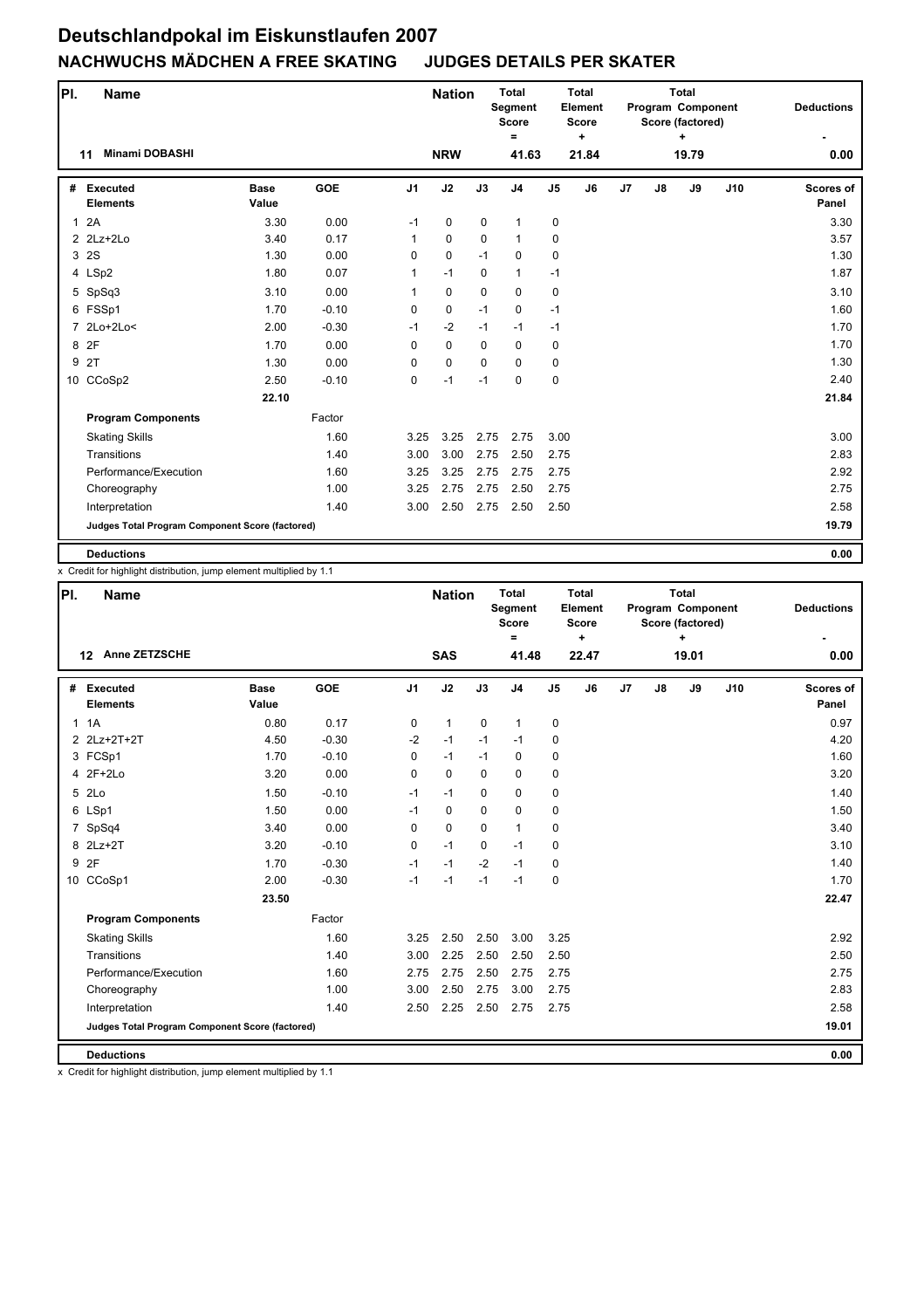| PI.          | <b>Name</b>                                     |               |                   |                | <b>Nation</b> |             | <b>Total</b><br>Segment<br><b>Score</b><br>$=$ |                | <b>Total</b><br>Element<br><b>Score</b><br>$\ddot{}$ |    |    | <b>Total</b><br>Program Component<br>Score (factored)<br>÷ |     | <b>Deductions</b>         |
|--------------|-------------------------------------------------|---------------|-------------------|----------------|---------------|-------------|------------------------------------------------|----------------|------------------------------------------------------|----|----|------------------------------------------------------------|-----|---------------------------|
|              | Alexandra SCHÖNEKKER<br>13                      |               |                   |                | <b>NRW</b>    |             | 41.23                                          |                | 18.87                                                |    |    | 22.86                                                      |     | 0.50                      |
| #            | <b>Executed</b><br><b>Elements</b>              | Base<br>Value | <b>GOE</b>        | J <sub>1</sub> | J2            | J3          | J <sub>4</sub>                                 | J <sub>5</sub> | J6                                                   | J7 | J8 | J9                                                         | J10 | <b>Scores of</b><br>Panel |
| $\mathbf{1}$ | 2A                                              | 3.30          | $-2.10$           | $-3$           | $-3$          | $-3$        | $-3$                                           | $-3$           |                                                      |    |    |                                                            |     | 1.20                      |
|              | 2 2F+2T                                         | 3.00          | 0.00              | $\Omega$       | $\Omega$      | $\Omega$    | $\mathbf 0$                                    | $\mathbf 0$    |                                                      |    |    |                                                            |     | 3.00                      |
|              | 3 1Lz+1T                                        | 1.00          | $-0.03$           | $-1$           | 0             | $\Omega$    | $-1$                                           | 0              |                                                      |    |    |                                                            |     | 0.97                      |
|              | 4 FSSp1                                         | 1.70          | $-0.50$           | $-2$           | $-2$          | $-2$        | $-1$                                           | $-1$           |                                                      |    |    |                                                            |     | 1.20                      |
|              | 5 2Lz+2T+2T                                     | 4.50          | 0.00              | $\mathbf 0$    | $\mathbf 0$   | $\mathbf 0$ | $\mathbf 0$                                    | $\mathbf 0$    |                                                      |    |    |                                                            |     | 4.50                      |
|              | 6 2F                                            | 1.70          | $-0.50$           | $-2$           | $-2$          | $-1$        | $-1$                                           | $-2$           |                                                      |    |    |                                                            |     | 1.20                      |
|              | 7 LSp1                                          | 1.50          | 0.00              | $\Omega$       | $\mathbf 0$   | $\Omega$    | 0                                              | 0              |                                                      |    |    |                                                            |     | 1.50                      |
|              | 8 1Lo                                           | 0.50          | 0.00              | $-1$           | $\mathbf 0$   | $\mathbf 0$ | $\mathbf 0$                                    | $\mathbf 0$    |                                                      |    |    |                                                            |     | 0.50                      |
| 9            | SpSq2                                           | 2.30          | 0.00              | $\mathbf 0$    | $\mathbf 0$   | $\Omega$    | $\mathbf 0$                                    | $\mathbf 0$    |                                                      |    |    |                                                            |     | 2.30                      |
|              | 10 CCoSp2                                       | 2.50          | 0.00              | 0              | $\mathbf 0$   | $\Omega$    | $\mathbf 0$                                    | $\mathbf 0$    |                                                      |    |    |                                                            |     | 2.50                      |
|              |                                                 | 22.00         |                   |                |               |             |                                                |                |                                                      |    |    |                                                            |     | 18.87                     |
|              | <b>Program Components</b>                       |               | Factor            |                |               |             |                                                |                |                                                      |    |    |                                                            |     |                           |
|              | <b>Skating Skills</b>                           |               | 1.60              | 4.00           | 3.75          | 4.00        | 3.25                                           | 3.50           |                                                      |    |    |                                                            |     | 3.75                      |
|              | Transitions                                     |               | 1.40              | 2.75           | 3.00          | 3.50        | 3.00                                           | 3.25           |                                                      |    |    |                                                            |     | 3.08                      |
|              | Performance/Execution                           |               | 1.60              | 3.50           | 3.25          | 3.25        | 2.75                                           | 3.00           |                                                      |    |    |                                                            |     | 3.17                      |
|              | Choreography                                    |               | 1.00              | 3.25           | 3.00          | 3.75        | 3.00                                           | 3.25           |                                                      |    |    |                                                            |     | 3.17                      |
|              | Interpretation                                  |               | 1.40              | 3.25           | 2.50          | 3.50        | 3.00                                           | 3.00           |                                                      |    |    |                                                            |     | 3.08                      |
|              | Judges Total Program Component Score (factored) |               |                   |                |               |             |                                                |                |                                                      |    |    |                                                            |     | 22.86                     |
|              | <b>Deductions</b>                               |               | Falls:<br>$-0.50$ |                |               |             |                                                |                |                                                      |    |    |                                                            |     | $-0.50$                   |

x Credit for highlight distribution, jump element multiplied by 1.1

| PI. | <b>Name</b>                                     |                      |                   |                | <b>Nation</b> |             | <b>Total</b><br>Segment<br><b>Score</b><br>$\equiv$ |                | <b>Total</b><br>Element<br><b>Score</b><br>$\ddot{}$ |    |               | <b>Total</b><br>Program Component<br>Score (factored)<br>$\ddot{}$ |     | <b>Deductions</b>  |
|-----|-------------------------------------------------|----------------------|-------------------|----------------|---------------|-------------|-----------------------------------------------------|----------------|------------------------------------------------------|----|---------------|--------------------------------------------------------------------|-----|--------------------|
|     | Juliana GURDZHI<br>14                           |                      |                   |                | <b>NRW</b>    |             | 40.67                                               |                | 21.50                                                |    |               | 19.67                                                              |     | 0.50               |
| #   | <b>Executed</b><br><b>Elements</b>              | <b>Base</b><br>Value | GOE               | J <sub>1</sub> | J2            | J3          | J <sub>4</sub>                                      | J <sub>5</sub> | J6                                                   | J7 | $\mathsf{J}8$ | J9                                                                 | J10 | Scores of<br>Panel |
|     | 1 LSp2                                          | 1.80                 | 0.00              | $\mathbf{1}$   | 0             | 0           | 0                                                   | 0              |                                                      |    |               |                                                                    |     | 1.80               |
|     | 2 1A                                            | 0.80                 | 0.00              | 0              | 0             | $\Omega$    | 0                                                   | 0              |                                                      |    |               |                                                                    |     | 0.80               |
|     | 3 2Lz+2T+2T                                     | 4.50                 | $-0.30$           | $-1$           | $-1$          | $-1$        | $-1$                                                | 0              |                                                      |    |               |                                                                    |     | 4.20               |
|     | 4 2F+2T                                         | 3.00                 | $-0.10$           | 0              | $-1$          | $-1$        | 0                                                   | 0              |                                                      |    |               |                                                                    |     | 2.90               |
|     | $5$ $2Lz$                                       | 1.90                 | $-0.20$           | $-1$           | $-1$          | $\Omega$    | $-1$                                                | 0              |                                                      |    |               |                                                                    |     | 1.70               |
|     | 6 CoSp1                                         | 1.70                 | 0.17              | $\mathbf{1}$   | 0             | $\Omega$    | $\mathbf{1}$                                        | $-1$           |                                                      |    |               |                                                                    |     | 1.87               |
|     | 7 SpSq3                                         | 3.10                 | 0.50              | 1              | $\mathbf{1}$  | 0           | 1                                                   | 1              |                                                      |    |               |                                                                    |     | 3.60               |
|     | 8 2Lo+2Lo<                                      | 2.00                 | $-0.87$           | $-2$           | $-3$          | $-3$        | $-3$                                                | $-2$           |                                                      |    |               |                                                                    |     | 1.13               |
| 9   | 2F                                              | 1.70                 | $-0.10$           | $-1$           | 0             | $\mathbf 0$ | $-1$                                                | 0              |                                                      |    |               |                                                                    |     | 1.60               |
|     | 10 FCSp2                                        | 2.00                 | $-0.10$           | $\Omega$       | $-1$          | $-1$        | 0                                                   | 0              |                                                      |    |               |                                                                    |     | 1.90               |
|     | 11 CoSp1*                                       | 0.00                 | 0.00              |                |               |             |                                                     |                |                                                      |    |               |                                                                    |     | 0.00               |
|     |                                                 | 22.50                |                   |                |               |             |                                                     |                |                                                      |    |               |                                                                    |     | 21.50              |
|     | <b>Program Components</b>                       |                      | Factor            |                |               |             |                                                     |                |                                                      |    |               |                                                                    |     |                    |
|     | <b>Skating Skills</b>                           |                      | 1.60              | 3.00           | 3.00          | 2.50        | 3.00                                                | 3.25           |                                                      |    |               |                                                                    |     | 3.00               |
|     | Transitions                                     |                      | 1.40              | 2.75           | 2.75          | 2.25        | 3.00                                                | 2.50           |                                                      |    |               |                                                                    |     | 2.67               |
|     | Performance/Execution                           |                      | 1.60              | 3.25           | 3.25          | 2.50        | 2.75                                                | 2.75           |                                                      |    |               |                                                                    |     | 2.92               |
|     | Choreography                                    |                      | 1.00              | 3.25           | 2.50          | 2.25        | 2.50                                                | 2.50           |                                                      |    |               |                                                                    |     | 2.50               |
|     | Interpretation                                  |                      | 1.40              | 3.00           | 2.50          | 2.25        | 3.00                                                | 3.00           |                                                      |    |               |                                                                    |     | 2.83               |
|     | Judges Total Program Component Score (factored) |                      |                   |                |               |             |                                                     |                |                                                      |    |               |                                                                    |     | 19.67              |
|     | <b>Deductions</b>                               |                      | Falls:<br>$-0.50$ |                |               |             |                                                     |                |                                                      |    |               |                                                                    |     | $-0.50$            |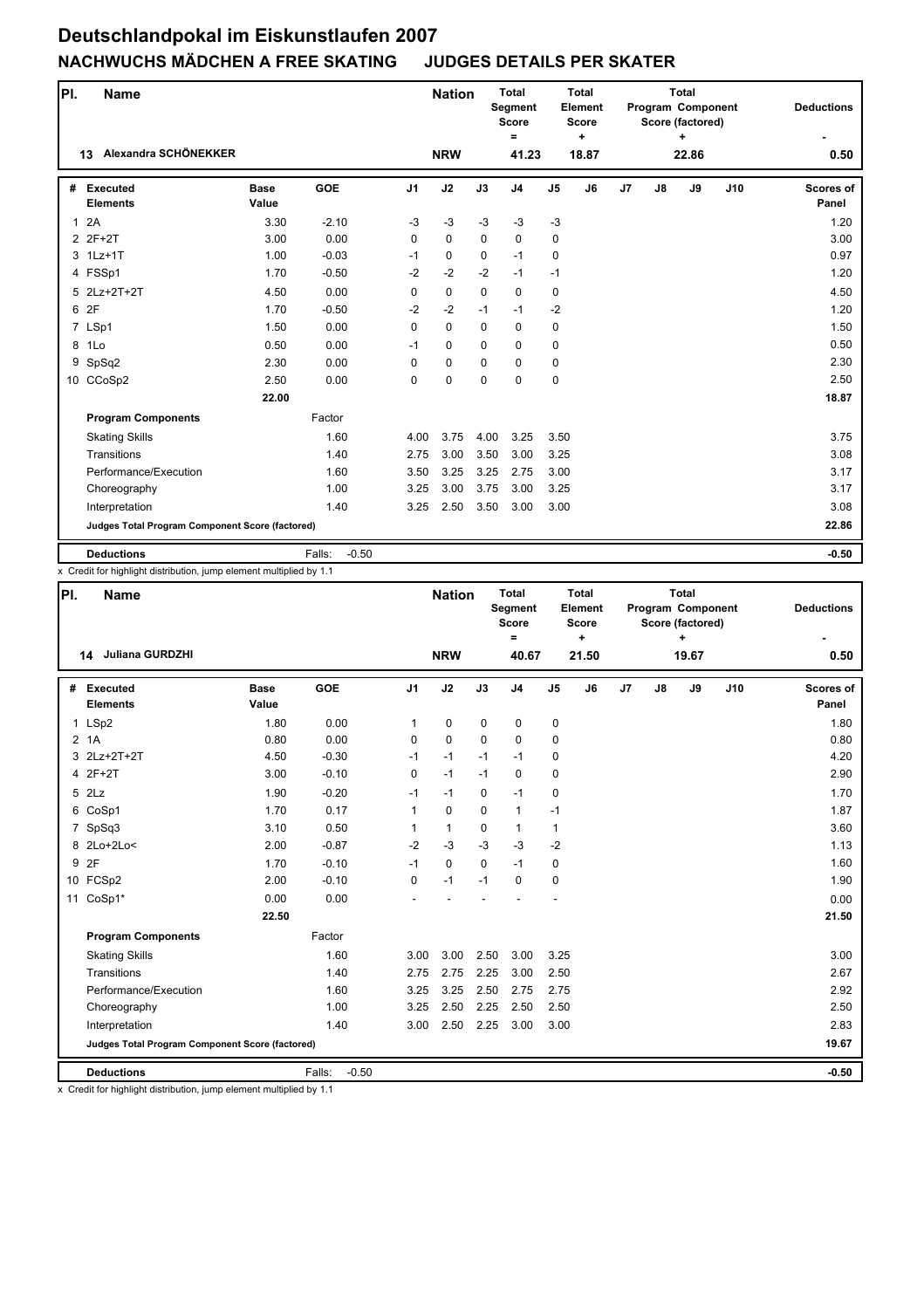| PI. | <b>Name</b>                                     |                      |                   |                | <b>Nation</b> |             | <b>Total</b><br>Segment<br><b>Score</b><br>$\equiv$ |                | <b>Total</b><br>Element<br><b>Score</b><br>$\ddot{}$ |                |    | <b>Total</b><br>Program Component<br>Score (factored)<br>÷ |     | <b>Deductions</b>  |
|-----|-------------------------------------------------|----------------------|-------------------|----------------|---------------|-------------|-----------------------------------------------------|----------------|------------------------------------------------------|----------------|----|------------------------------------------------------------|-----|--------------------|
|     | <b>Caroline MEYER</b><br>15                     |                      |                   |                | <b>NRW</b>    |             | 38.91                                               |                | 19.04                                                |                |    | 20.37                                                      |     | 0.50               |
| #   | <b>Executed</b><br><b>Elements</b>              | <b>Base</b><br>Value | <b>GOE</b>        | J <sub>1</sub> | J2            | J3          | J <sub>4</sub>                                      | J <sub>5</sub> | J6                                                   | J <sub>7</sub> | J8 | J9                                                         | J10 | Scores of<br>Panel |
|     | 1 USp1                                          | 1.20                 | 0.17              | 1              | $\mathbf{1}$  | $\mathbf 0$ | 0                                                   | 0              |                                                      |                |    |                                                            |     | 1.37               |
|     | 2 SpSq2                                         | 2.30                 | 0.00              | $\Omega$       | $\mathbf 0$   | $\mathbf 0$ | 0                                                   | $\mathbf 0$    |                                                      |                |    |                                                            |     | 2.30               |
|     | 3 2Lo                                           | 1.50                 | 0.17              | $\Omega$       | $-1$          | $\Omega$    | $\mathbf{1}$                                        | $\mathbf{1}$   |                                                      |                |    |                                                            |     | 1.67               |
|     | 4 2T+2T+2T                                      | 3.90                 | 0.17              | 0              | $\pmb{0}$     | $\mathbf 0$ | $\mathbf{1}$                                        | $\mathbf{1}$   |                                                      |                |    |                                                            |     | 4.07               |
|     | 5 1A                                            | 0.80                 | $-0.07$           | $-1$           | $-1$          | $\mathbf 0$ | $\mathbf 0$                                         | 0              |                                                      |                |    |                                                            |     | 0.73               |
|     | 6 FCSp1                                         | 1.70                 | 0.00              | 0              | $\mathbf 0$   | $\mathbf 0$ | $\mathbf 0$                                         | $\mathbf 0$    |                                                      |                |    |                                                            |     | 1.70               |
|     | $7$ $2Lz$                                       | 1.90                 | $-0.60$           | $-2$           | $-2$          | $-2$        | $-2$                                                | $-2$           |                                                      |                |    |                                                            |     | 1.30               |
|     | 8 2F                                            | 1.70                 | $-1.00$           | $-3$           | $-3$          | $-3$        | $-3$                                                | $-3$           |                                                      |                |    |                                                            |     | 0.70               |
|     | 9 2Lz+2T                                        | 3.20                 | $-0.50$           | $-2$           | $-2$          | $-2$        | 0                                                   | $-1$           |                                                      |                |    |                                                            |     | 2.70               |
|     | 10 CCoSp2                                       | 2.50                 | 0.00              | 0              | $\mathbf 0$   | $\mathbf 0$ | $\mathbf 0$                                         | 0              |                                                      |                |    |                                                            |     | 2.50               |
|     |                                                 | 20.70                |                   |                |               |             |                                                     |                |                                                      |                |    |                                                            |     | 19.04              |
|     | <b>Program Components</b>                       |                      | Factor            |                |               |             |                                                     |                |                                                      |                |    |                                                            |     |                    |
|     | <b>Skating Skills</b>                           |                      | 1.60              | 3.50           | 2.75          | 3.00        | 3.25                                                | 3.00           |                                                      |                |    |                                                            |     | 3.08               |
|     | Transitions                                     |                      | 1.40              | 3.50           | 2.50          | 3.00        | 2.75                                                | 2.75           |                                                      |                |    |                                                            |     | 2.83               |
|     | Performance/Execution                           |                      | 1.60              | 3.50           | 2.75          | 3.00        | 3.00                                                | 3.00           |                                                      |                |    |                                                            |     | 3.00               |
|     | Choreography                                    |                      | 1.00              | 3.50           | 2.50          | 3.00        | 2.75                                                | 2.75           |                                                      |                |    |                                                            |     | 2.83               |
|     | Interpretation                                  |                      | 1.40              | 3.50           | 2.50          | 3.00        | 2.50                                                | 2.75           |                                                      |                |    |                                                            |     | 2.75               |
|     | Judges Total Program Component Score (factored) |                      |                   |                |               |             |                                                     |                |                                                      |                |    |                                                            |     | 20.37              |
|     | <b>Deductions</b>                               |                      | $-0.50$<br>Falls: |                |               |             |                                                     |                |                                                      |                |    |                                                            |     | $-0.50$            |

x Credit for highlight distribution, jump element multiplied by 1.1

| PI.          | <b>Name</b>                                     |                      |            |                | <b>Nation</b> |             | <b>Total</b><br>Segment<br><b>Score</b><br>Ξ |                | <b>Total</b><br>Element<br>Score<br>$\ddot{}$ |    |    | Total<br>Program Component<br>Score (factored) |     | <b>Deductions</b>         |
|--------------|-------------------------------------------------|----------------------|------------|----------------|---------------|-------------|----------------------------------------------|----------------|-----------------------------------------------|----|----|------------------------------------------------|-----|---------------------------|
|              | <b>Lara WILLE</b><br>16                         |                      |            |                | <b>BER</b>    |             | 38.66                                        |                | 17.27                                         |    |    | 21.39                                          |     | 0.00                      |
| #            | Executed<br><b>Elements</b>                     | <b>Base</b><br>Value | <b>GOE</b> | J <sub>1</sub> | J2            | J3          | J <sub>4</sub>                               | J <sub>5</sub> | J6                                            | J7 | J8 | J9                                             | J10 | <b>Scores of</b><br>Panel |
| $\mathbf{1}$ | 1A+1Lo+2Lo<                                     | 1.80                 | $-0.20$    | $-2$           | $-1$          | $-1$        | $-1$                                         | $-1$           |                                               |    |    |                                                |     | 1.60                      |
|              | 2 2F                                            | 1.70                 | $-0.30$    | $-1$           | $-1$          | $-1$        | $-1$                                         | 0              |                                               |    |    |                                                |     | 1.40                      |
| 3            | 2S                                              | 1.30                 | 0.17       | 0              | 0             | $\mathbf 0$ | $\mathbf{1}$                                 | $\mathbf{1}$   |                                               |    |    |                                                |     | 1.47                      |
|              | 4 USp2                                          | 1.50                 | 0.00       | 0              | $-1$          | $\mathbf 0$ | 0                                            | 0              |                                               |    |    |                                                |     | 1.50                      |
|              | 5 SpSq3                                         | 3.10                 | 0.00       | $\Omega$       | 0             | $\Omega$    | $\mathbf 0$                                  | 0              |                                               |    |    |                                                |     | 3.10                      |
|              | $6$ $2Lz$                                       | 1.90                 | 0.00       | 0              | 0             | $\Omega$    | $-2$                                         | 0              |                                               |    |    |                                                |     | 1.90                      |
|              | 7 2F                                            | 1.70                 | $-0.20$    | $-1$           | $-1$          | $-1$        | $\mathbf 0$                                  | 0              |                                               |    |    |                                                |     | 1.50                      |
|              | 8 CCoSp1                                        | 2.00                 | 0.00       | $\Omega$       | 0             | $-1$        | $\mathbf 0$                                  | 0              |                                               |    |    |                                                |     | 2.00                      |
|              | 9 1Lz+2T                                        | 1.90                 | $-0.60$    | $-3$           | $-2$          | $-2$        | $-2$                                         | $-2$           |                                               |    |    |                                                |     | 1.30                      |
|              | 10 FCSp1                                        | 1.70                 | $-0.20$    | $-1$           | $-1$          | $\Omega$    | $\mathbf 0$                                  | $-1$           |                                               |    |    |                                                |     | 1.50                      |
|              |                                                 | 18.60                |            |                |               |             |                                              |                |                                               |    |    |                                                |     | 17.27                     |
|              | <b>Program Components</b>                       |                      | Factor     |                |               |             |                                              |                |                                               |    |    |                                                |     |                           |
|              | <b>Skating Skills</b>                           |                      | 1.60       | 3.25           | 2.75          | 3.25        | 3.25                                         | 3.25           |                                               |    |    |                                                |     | 3.25                      |
|              | Transitions                                     |                      | 1.40       | 3.00           | 2.75          | 3.25        | 2.75                                         | 3.00           |                                               |    |    |                                                |     | 2.92                      |
|              | Performance/Execution                           |                      | 1.60       | 3.25           | 3.25          | 3.00        | 3.00                                         | 3.00           |                                               |    |    |                                                |     | 3.08                      |
|              | Choreography                                    |                      | 1.00       | 3.50           | 2.75          | 3.00        | 3.00                                         | 3.25           |                                               |    |    |                                                |     | 3.08                      |
|              | Interpretation                                  |                      | 1.40       | 3.25           | 2.75          | 2.75        | 3.00                                         | 3.00           |                                               |    |    |                                                |     | 2.92                      |
|              | Judges Total Program Component Score (factored) |                      |            |                |               |             |                                              |                |                                               |    |    |                                                |     | 21.39                     |
|              | <b>Deductions</b>                               |                      |            |                |               |             |                                              |                |                                               |    |    |                                                |     | 0.00                      |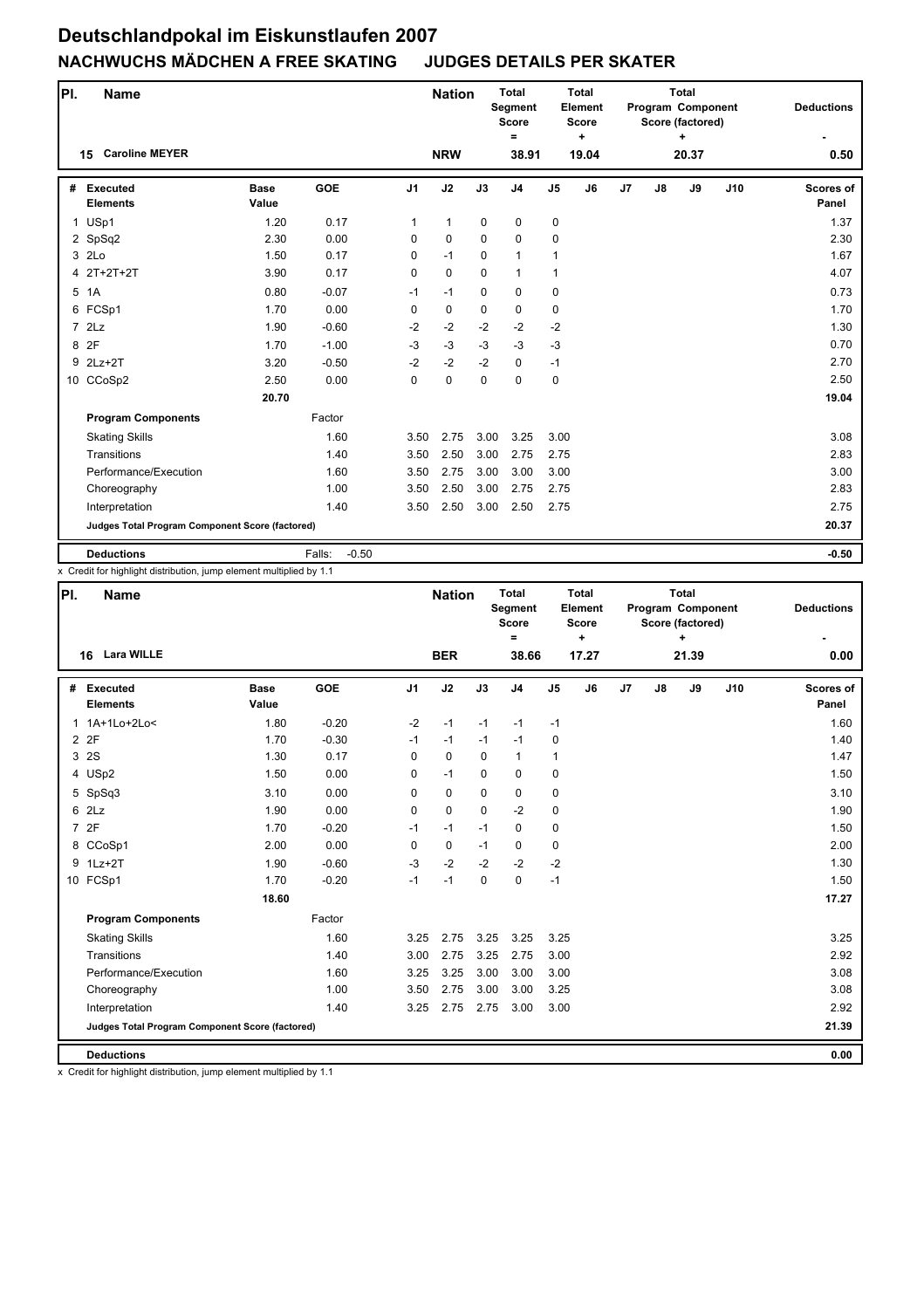| PI.          | <b>Name</b>                                     |                      |                   |                | <b>Nation</b> |             | <b>Total</b><br>Segment<br><b>Score</b><br>= |                | <b>Total</b><br>Element<br><b>Score</b><br>$\ddot{}$ |                |    | <b>Total</b><br>Program Component<br>Score (factored)<br>÷ |     | <b>Deductions</b>  |
|--------------|-------------------------------------------------|----------------------|-------------------|----------------|---------------|-------------|----------------------------------------------|----------------|------------------------------------------------------|----------------|----|------------------------------------------------------------|-----|--------------------|
|              | Neda ASADI<br>17                                |                      |                   |                | <b>HAM</b>    |             | 36.74                                        |                | 18.70                                                |                |    | 18.54                                                      |     | 0.50               |
| #            | <b>Executed</b><br><b>Elements</b>              | <b>Base</b><br>Value | <b>GOE</b>        | J <sub>1</sub> | J2            | J3          | J <sub>4</sub>                               | J <sub>5</sub> | J6                                                   | J <sub>7</sub> | J8 | J9                                                         | J10 | Scores of<br>Panel |
| $\mathbf{1}$ | $2A+1T$                                         | 3.70                 | 0.33              | 0              | $\mathbf{1}$  | $\mathbf 0$ | $\mathbf{1}$                                 | 0              |                                                      |                |    |                                                            |     | 4.03               |
|              | 2 FCSp1                                         | 1.70                 | $-0.20$           | $-1$           | $-1$          | $-1$        | $\mathbf 0$                                  | $\mathbf 0$    |                                                      |                |    |                                                            |     | 1.50               |
|              | 3 2Lo                                           | 1.50                 | $-1.00$           | $-3$           | $-3$          | $-3$        | $-3$                                         | $-3$           |                                                      |                |    |                                                            |     | 0.50               |
|              | 4 CCoSp1                                        | 2.00                 | $-0.20$           | $-1$           | $-1$          | $-1$        | 0                                            | 0              |                                                      |                |    |                                                            |     | 1.80               |
|              | 5 SpSq1                                         | 1.80                 | 0.00              | 0              | $\mathbf 0$   | $\mathbf 0$ | $\mathbf 0$                                  | 0              |                                                      |                |    |                                                            |     | 1.80               |
|              | $6$ $2A+T$                                      | 3.30                 | $-0.93$           | $-2$           | $-1$          | $-1$        | $-2$                                         | $-1$           |                                                      |                |    |                                                            |     | 2.37               |
|              | 7 2S                                            | 1.30                 | 0.00              | $\Omega$       | $\mathbf 0$   | $\Omega$    | $\Omega$                                     | 0              |                                                      |                |    |                                                            |     | 1.30               |
|              | 8 LSp1                                          | 1.50                 | 0.00              | 0              | $\mathbf 0$   | $-1$        | $\Omega$                                     | 0              |                                                      |                |    |                                                            |     | 1.50               |
|              | 9 2F+1T                                         | 2.10                 | $-0.10$           | $-2$           | $\mathbf 0$   | $-1$        | $\mathbf 0$                                  | 0              |                                                      |                |    |                                                            |     | 2.00               |
|              | 10 2Lz                                          | 1.90                 | 0.00              | 0              | 0             | $\mathbf 0$ | $\mathbf{1}$                                 | 0              |                                                      |                |    |                                                            |     | 1.90               |
|              |                                                 | 20.80                |                   |                |               |             |                                              |                |                                                      |                |    |                                                            |     | 18.70              |
|              | <b>Program Components</b>                       |                      | Factor            |                |               |             |                                              |                |                                                      |                |    |                                                            |     |                    |
|              | <b>Skating Skills</b>                           |                      | 1.60              | 3.00           | 3.25          | 2.75        | 2.50                                         | 2.75           |                                                      |                |    |                                                            |     | 2.83               |
|              | Transitions                                     |                      | 1.40              | 2.50           | 2.75          | 2.50        | 2.50                                         | 2.25           |                                                      |                |    |                                                            |     | 2.50               |
|              | Performance/Execution                           |                      | 1.60              | 2.75           | 2.75          | 2.50        | 2.75                                         | 2.50           |                                                      |                |    |                                                            |     | 2.67               |
|              | Choreography                                    |                      | 1.00              | 2.75           | 2.50          | 2.25        | 2.50                                         | 2.50           |                                                      |                |    |                                                            |     | 2.50               |
|              | Interpretation                                  |                      | 1.40              | 2.50           | 2.75          | 2.25        | 2.75                                         | 2.75           |                                                      |                |    |                                                            |     | 2.67               |
|              | Judges Total Program Component Score (factored) |                      |                   |                |               |             |                                              |                |                                                      |                |    |                                                            |     | 18.54              |
|              | <b>Deductions</b>                               |                      | Falls:<br>$-0.50$ |                |               |             |                                              |                |                                                      |                |    |                                                            |     | $-0.50$            |

x Credit for highlight distribution, jump element multiplied by 1.1

| PI.            | <b>Name</b>                                     |                      |                   |                | <b>Nation</b> |             | <b>Total</b><br>Segment<br><b>Score</b><br>$=$ |                | <b>Total</b><br>Element<br><b>Score</b><br>$\ddot{}$ |    |    | <b>Total</b><br>Program Component<br>Score (factored)<br>÷ |     | <b>Deductions</b>         |
|----------------|-------------------------------------------------|----------------------|-------------------|----------------|---------------|-------------|------------------------------------------------|----------------|------------------------------------------------------|----|----|------------------------------------------------------------|-----|---------------------------|
|                | <b>Justine HOLLMANN</b><br>18                   |                      |                   |                | <b>BER</b>    |             | 36.21                                          |                | 18.41                                                |    |    | 18.30                                                      |     | 0.50                      |
| #              | <b>Executed</b><br><b>Elements</b>              | <b>Base</b><br>Value | GOE               | J <sub>1</sub> | J2            | J3          | J <sub>4</sub>                                 | J <sub>5</sub> | J6                                                   | J7 | J8 | J9                                                         | J10 | <b>Scores of</b><br>Panel |
| 1              | $2Lz+2T$                                        | 3.20                 | $-0.30$           | $-1$           | $-1$          | $-1$        | $-1$                                           | $-1$           |                                                      |    |    |                                                            |     | 2.90                      |
| $\overline{2}$ | 2A                                              | 3.30                 | $-0.23$           | 0              | $-1$          | $-1$        | $\mathbf 0$                                    | 0              |                                                      |    |    |                                                            |     | 3.07                      |
| 3              | 2F                                              | 1.70                 | 0.00              | 0              | 0             | $\Omega$    | $\mathbf 0$                                    | 0              |                                                      |    |    |                                                            |     | 1.70                      |
|                | 4 CCoSp2                                        | 2.50                 | 0.00              | 0              | 0             | $\Omega$    | $\mathbf 0$                                    | $-1$           |                                                      |    |    |                                                            |     | 2.50                      |
|                | 5 2F+2T                                         | 3.00                 | $-0.30$           | $-1$           | $-1$          | $-1$        | $-1$                                           | 0              |                                                      |    |    |                                                            |     | 2.70                      |
|                | 6 LSp1                                          | 1.50                 | $-0.30$           | $-2$           | $-1$          | $-1$        | $-1$                                           | $-1$           |                                                      |    |    |                                                            |     | 1.20                      |
| $\overline{7}$ | SpSq1                                           | 1.80                 | $-0.10$           | $\mathbf{1}$   | $-1$          | $-1$        | $\mathbf 0$                                    | 0              |                                                      |    |    |                                                            |     | 1.70                      |
|                | 8 2A+SEQ                                        | 2.64                 | 0.00              | 0              | 0             | $\mathbf 0$ | $-1$                                           | 0              |                                                      |    |    |                                                            |     | 2.64                      |
| 9              | 2Lz*+2T*+2Lo<*                                  | 0.00                 | 0.00              |                |               |             |                                                |                |                                                      |    |    |                                                            |     | 0.00                      |
|                | 10 FCoSp1*                                      | 0.00                 | 0.00              |                |               |             |                                                |                |                                                      |    |    |                                                            |     | 0.00                      |
|                |                                                 | 19.64                |                   |                |               |             |                                                |                |                                                      |    |    |                                                            |     | 18.41                     |
|                | <b>Program Components</b>                       |                      | Factor            |                |               |             |                                                |                |                                                      |    |    |                                                            |     |                           |
|                | <b>Skating Skills</b>                           |                      | 1.60              | 3.25           | 3.00          | 2.75        | 2.75                                           | 2.75           |                                                      |    |    |                                                            |     | 2.83                      |
|                | Transitions                                     |                      | 1.40              | 2.75           | 3.00          | 2.50        | 2.50                                           | 2.25           |                                                      |    |    |                                                            |     | 2.58                      |
|                | Performance/Execution                           |                      | 1.60              | 3.00           | 3.00          | 2.50        | 2.50                                           | 2.50           |                                                      |    |    |                                                            |     | 2.67                      |
|                | Choreography                                    |                      | 1.00              | 3.00           | 2.50          | 2.50        | 2.25                                           | 2.50           |                                                      |    |    |                                                            |     | 2.50                      |
|                | Interpretation                                  |                      | 1.40              | 2.75           | 2.50          | 2.50        | 2.25                                           | 2.25           |                                                      |    |    |                                                            |     | 2.42                      |
|                | Judges Total Program Component Score (factored) |                      |                   |                |               |             |                                                |                |                                                      |    |    |                                                            |     | 18.30                     |
|                | <b>Deductions</b>                               |                      | $-0.50$<br>Falls: |                |               |             |                                                |                |                                                      |    |    |                                                            |     | $-0.50$                   |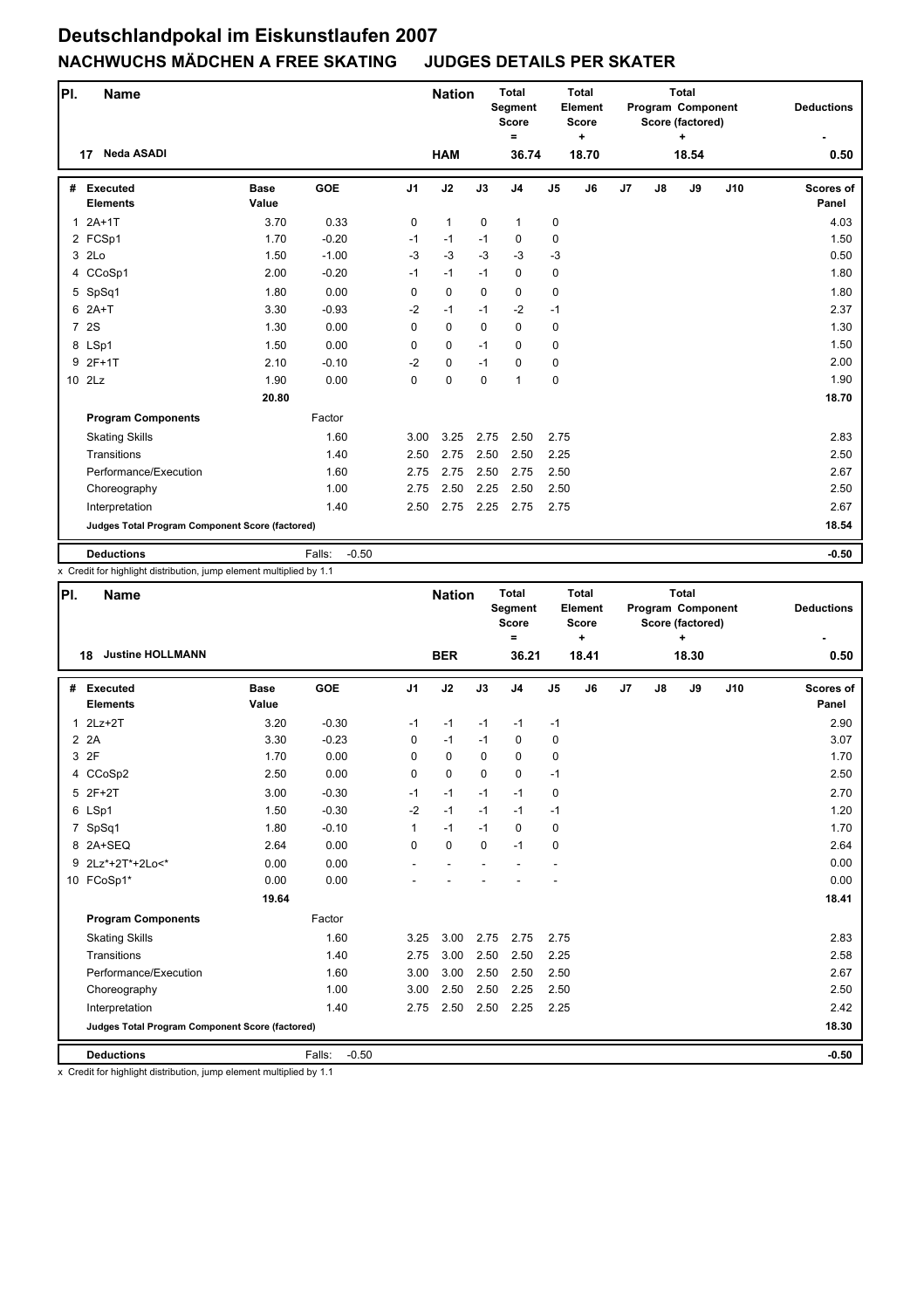| PI. | <b>Name</b>                                     |                      |            |                | <b>Nation</b> |             | <b>Total</b><br>Segment<br><b>Score</b><br>= |                | <b>Total</b><br>Element<br><b>Score</b><br>$\ddot{}$ |    |    | Total<br>Program Component<br>Score (factored)<br>÷ |     | <b>Deductions</b>  |
|-----|-------------------------------------------------|----------------------|------------|----------------|---------------|-------------|----------------------------------------------|----------------|------------------------------------------------------|----|----|-----------------------------------------------------|-----|--------------------|
|     | Nicole FÖRSTER<br>19                            |                      |            |                | <b>BER</b>    |             | 35.99                                        |                | 19.10                                                |    |    | 16.89                                               |     | 0.00               |
| #   | <b>Executed</b><br><b>Elements</b>              | <b>Base</b><br>Value | <b>GOE</b> | J <sub>1</sub> | J2            | J3          | J <sub>4</sub>                               | J <sub>5</sub> | J6                                                   | J7 | J8 | J9                                                  | J10 | Scores of<br>Panel |
|     | 1 FCSp1                                         | 1.70                 | $-0.10$    | 0              | $-1$          | $\mathbf 0$ | $\mathbf 0$                                  | $-1$           |                                                      |    |    |                                                     |     | 1.60               |
|     | 2 2F+2T                                         | 3.00                 | $-0.20$    | $-1$           | $-1$          | $-1$        | $\mathbf 0$                                  | 0              |                                                      |    |    |                                                     |     | 2.80               |
|     | 3 2F                                            | 1.70                 | $-0.60$    | $-2$           | $-2$          | $-2$        | $-2$                                         | $-2$           |                                                      |    |    |                                                     |     | 1.10               |
|     | 4 2Lz+2T+T                                      | 3.20                 | $-0.60$    | $-2$           | $-2$          | $-2$        | $-2$                                         | $-2$           |                                                      |    |    |                                                     |     | 2.60               |
|     | 5 SpSq2                                         | 2.30                 | $-0.20$    | 0              | $-1$          | $-1$        | 0                                            | $-1$           |                                                      |    |    |                                                     |     | 2.10               |
|     | 6 2Lz                                           | 1.90                 | 0.00       | $\Omega$       | $\mathbf 0$   | $\Omega$    | $\mathbf 0$                                  | 0              |                                                      |    |    |                                                     |     | 1.90               |
|     | 7 LSp1                                          | 1.50                 | 0.00       | 0              | $\mathbf 0$   | $\mathbf 0$ | $\mathbf 0$                                  | 0              |                                                      |    |    |                                                     |     | 1.50               |
|     | 8 2Lo+2Lo                                       | 3.00                 | $-0.50$    | $-2$           | $-2$          | $-2$        | $-1$                                         | $-1$           |                                                      |    |    |                                                     |     | 2.50               |
| 9   | CCoSp3                                          | 3.00                 | 0.00       | 0              | $\mathbf 0$   | $\mathbf 0$ | $\mathbf 0$                                  | 0              |                                                      |    |    |                                                     |     | 3.00               |
|     | 10 2Lo*                                         | 0.00                 | 0.00       |                |               |             |                                              |                |                                                      |    |    |                                                     |     | 0.00               |
|     |                                                 | 21.30                |            |                |               |             |                                              |                |                                                      |    |    |                                                     |     | 19.10              |
|     | <b>Program Components</b>                       |                      | Factor     |                |               |             |                                              |                |                                                      |    |    |                                                     |     |                    |
|     | <b>Skating Skills</b>                           |                      | 1.60       | 2.50           | 2.50          | 2.25        | 2.50                                         | 2.25           |                                                      |    |    |                                                     |     | 2.42               |
|     | Transitions                                     |                      | 1.40       | 2.25           | 2.25          | 2.50        | 2.25                                         | 2.50           |                                                      |    |    |                                                     |     | 2.33               |
|     | Performance/Execution                           |                      | 1.60       | 2.25           | 2.50          | 2.25        | 2.50                                         | 2.50           |                                                      |    |    |                                                     |     | 2.42               |
|     | Choreography                                    |                      | 1.00       | 2.50           | 2.00          | 2.50        | 2.50                                         | 2.75           |                                                      |    |    |                                                     |     | 2.50               |
|     | Interpretation                                  |                      | 1.40       | 2.25           | 2.50          | 2.25        | 2.50                                         | 2.50           |                                                      |    |    |                                                     |     | 2.42               |
|     | Judges Total Program Component Score (factored) |                      |            |                |               |             |                                              |                |                                                      |    |    |                                                     |     | 16.89              |
|     | <b>Deductions</b>                               |                      |            |                |               |             |                                              |                |                                                      |    |    |                                                     |     | 0.00               |

x Credit for highlight distribution, jump element multiplied by 1.1

| PI. | <b>Name</b>                                     |                      |                   |                | <b>Nation</b>            |             | <b>Total</b><br>Segment<br><b>Score</b><br>$\equiv$ |                          | <b>Total</b><br>Element<br><b>Score</b><br>÷ |    |               | <b>Total</b><br>Program Component<br>Score (factored)<br>$\ddot{}$ |     | <b>Deductions</b>         |
|-----|-------------------------------------------------|----------------------|-------------------|----------------|--------------------------|-------------|-----------------------------------------------------|--------------------------|----------------------------------------------|----|---------------|--------------------------------------------------------------------|-----|---------------------------|
|     | Katja BÜRGEL<br>20                              |                      |                   |                | <b>BAY</b>               |             | 35.04                                               |                          | 16.87                                        |    |               | 19.17                                                              |     | 1.00                      |
| #   | <b>Executed</b><br><b>Elements</b>              | <b>Base</b><br>Value | <b>GOE</b>        | J <sub>1</sub> | J2                       | J3          | J <sub>4</sub>                                      | J <sub>5</sub>           | J6                                           | J7 | $\mathsf{J}8$ | J9                                                                 | J10 | <b>Scores of</b><br>Panel |
| 1   | 2F                                              | 1.70                 | 0.17              | $\mathbf 0$    | 0                        | $\mathbf 0$ | $\mathbf{1}$                                        | $\mathbf{1}$             |                                              |    |               |                                                                    |     | 1.87                      |
|     | 2 CCoSp2                                        | 2.50                 | 0.00              | $-1$           | 0                        | $\mathbf 0$ | 0                                                   | $\mathbf 0$              |                                              |    |               |                                                                    |     | 2.50                      |
|     | $3$ $2Lz$                                       | 1.90                 | $-1.00$           | $-3$           | $-3$                     | $-3$        | $-3$                                                | $-3$                     |                                              |    |               |                                                                    |     | 0.90                      |
|     | $4$ 1A+2T                                       | 2.10                 | $-0.30$           | $-2$           | $-1$                     | $-1$        | $-1$                                                | $\mathbf 0$              |                                              |    |               |                                                                    |     | 1.80                      |
|     | 5 SpSq2                                         | 2.30                 | $-0.30$           | $-1$           | $-1$                     | $-1$        | 0                                                   | $-1$                     |                                              |    |               |                                                                    |     | 2.00                      |
|     | $62S+2T$                                        | 2.60                 | $-0.30$           | $-2$           | $-1$                     | $-1$        | $\mathbf 0$                                         | $-1$                     |                                              |    |               |                                                                    |     | 2.30                      |
|     | 7 2Lo                                           | 1.50                 | 0.00              | 0              | 0                        | $\Omega$    | $\Omega$                                            | 0                        |                                              |    |               |                                                                    |     | 1.50                      |
|     | 8 LSp1                                          | 1.50                 | 0.00              | $\mathbf 0$    | 0                        | $\Omega$    | $\mathbf 0$                                         | $\mathbf 0$              |                                              |    |               |                                                                    |     | 1.50                      |
|     | 9 SISt1*                                        | 0.00                 | 0.00              | $\overline{a}$ | $\overline{\phantom{a}}$ |             | $\overline{\phantom{a}}$                            | $\overline{\phantom{a}}$ |                                              |    |               |                                                                    |     | 0.00                      |
|     | 10 2Lz                                          | 1.90                 | $-1.00$           | $-3$           | $-3$                     | $-3$        | $-3$                                                | $-3$                     |                                              |    |               |                                                                    |     | 0.90                      |
|     | 11 FSSp1                                        | 1.70                 | $-0.10$           | $\Omega$       | 0                        | $-1$        | $\mathbf 0$                                         | $-1$                     |                                              |    |               |                                                                    |     | 1.60                      |
|     |                                                 | 19.70                |                   |                |                          |             |                                                     |                          |                                              |    |               |                                                                    |     | 16.87                     |
|     | <b>Program Components</b>                       |                      | Factor            |                |                          |             |                                                     |                          |                                              |    |               |                                                                    |     |                           |
|     | <b>Skating Skills</b>                           |                      | 1.60              | 2.75           | 2.50                     | 3.00        | 2.75                                                | 3.00                     |                                              |    |               |                                                                    |     | 2.83                      |
|     | Transitions                                     |                      | 1.40              | 2.75           | 3.00                     | 3.00        | 2.50                                                | 2.75                     |                                              |    |               |                                                                    |     | 2.83                      |
|     | Performance/Execution                           |                      | 1.60              | 2.50           | 3.00                     | 2.75        | 2.75                                                | 2.50                     |                                              |    |               |                                                                    |     | 2.67                      |
|     | Choreography                                    |                      | 1.00              | 2.75           | 2.75                     | 3.00        | 2.50                                                | 2.25                     |                                              |    |               |                                                                    |     | 2.67                      |
|     | Interpretation                                  |                      | 1.40              | 2.50           | 2.75                     | 2.75        | 2.75                                                | 2.50                     |                                              |    |               |                                                                    |     | 2.67                      |
|     | Judges Total Program Component Score (factored) |                      |                   |                |                          |             |                                                     |                          |                                              |    |               |                                                                    |     | 19.17                     |
|     | <b>Deductions</b>                               |                      | $-1.00$<br>Falls: |                |                          |             |                                                     |                          |                                              |    |               |                                                                    |     | $-1.00$                   |